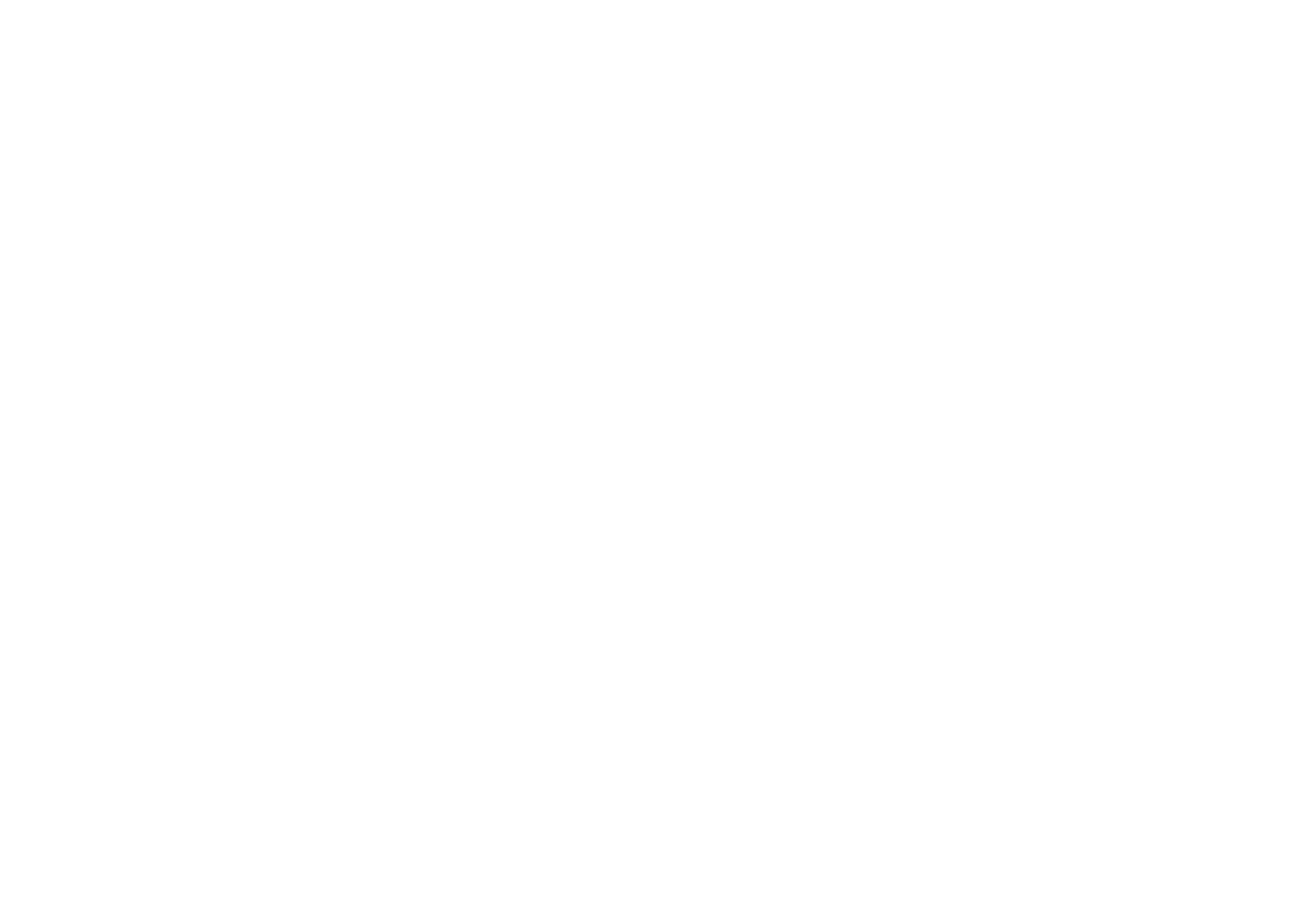| <b>POINT OF THE STAR</b> | <b>LIBRARY CLASSIFICATIONS</b> | LIBRARY                     | <b>MUSEUM</b>               | NON PREFERRED TERMS                      |
|--------------------------|--------------------------------|-----------------------------|-----------------------------|------------------------------------------|
| <b>TECHNIQUES</b>        | WITH                           | <b>SUBJECT HEADINGS</b>     | "TECHNIQUE" CLASSIFICATIONS | [Researchers are referred from these     |
|                          | <b>SUBJECT HEADINGS</b>        | [Broad Terms (BT) to Narrow | [Broad Terms (BT) to Narrow | terms to those listed in the Library and |
| Styles of Embroidery     |                                | Terms (NT)]                 | Terms (NT)]                 | Museum columnsi                          |

|                                                  |           |                                                   | <b>CANVAS STITCHES</b>                                            |                                                                   |                                                                                                                                                     |
|--------------------------------------------------|-----------|---------------------------------------------------|-------------------------------------------------------------------|-------------------------------------------------------------------|-----------------------------------------------------------------------------------------------------------------------------------------------------|
| <b>LEVEL 1</b>                                   | F         | <b>Canvas Work</b>                                | <b>Canvas Work</b>                                                | <b>Canvas Work</b>                                                | Canvas Embroidery<br><b>Cross Stitch on Canvas</b><br>Needlepoint<br>Tapestry<br><b>Woollies</b><br>Woolwork                                        |
| <b>Straight Stitches</b>                         | Ab        | <b>Stitches</b>                                   | <b>Stitches</b><br><b>Flat Stitches</b><br><b>Straight Stitch</b> | <b>Stitches</b><br><b>Flat Stitches</b><br><b>Straight Stitch</b> |                                                                                                                                                     |
| Florentine (Bargello)                            | <b>Fc</b> | <b>Florentine Work</b>                            | Canvas Work<br><b>Florentine Work</b>                             | Canvas Work<br><b>Florentine Work</b>                             | Bargello<br><b>Flame Stitch</b><br>Hungarian Point<br><b>Irish Stitch</b>                                                                           |
| Norweave                                         | Fe        | <b>Norweave Embroidery</b>                        | Canvas Work<br>Norweave Embroidery                                | Canvas Work<br>Norweave Embroidery                                | Akle                                                                                                                                                |
| <b>Satin Stitch</b>                              | Ab        | <b>Stitches</b>                                   | <b>Stitches</b><br><b>Flat Stitches</b><br><b>Satin Stitch</b>    | <b>Stitches</b><br><b>Flat Stitches</b><br><b>Satin Stitch</b>    |                                                                                                                                                     |
| <b>Crossed Stitches</b>                          | Ab        | <b>Stitches</b>                                   | <b>Stitches</b><br><b>Crossed Stitches</b>                        | <b>Stitches</b><br><b>Crossed Stitches</b>                        |                                                                                                                                                     |
| <b>Tent Stitch work</b><br>including petit point | Ab        | <b>Stitches</b>                                   | <b>Stitches</b><br><b>Flat Stitches</b><br><b>Tent Stitch</b>     | <b>Stitches</b><br><b>Flat Stitches</b><br><b>Tent Stitch</b>     | <b>Basketweave Stitch</b><br>Canvas Stitch<br><b>Continental Stitch</b><br><b>Cushion Stitch</b><br><b>Needlepoint Stitch</b><br><b>Petit Point</b> |
| <b>Cross Stitch on Canvas</b>                    | F         | <b>Canvas Work</b>                                | Canvas Work                                                       | Canvas Work                                                       | <b>Cross Stitch on Canvas</b>                                                                                                                       |
|                                                  | D<br>E    | <b>Counted Thread Work</b><br><b>Cross Stitch</b> | <b>Counted Thread Work</b><br><b>Cross Stitch</b>                 | <b>Counted Thread Work</b><br><b>Cross Stitch</b>                 |                                                                                                                                                     |
|                                                  | Ab        | <b>Stitches</b>                                   | <b>Stitches</b><br><b>Flat Stitches</b><br><b>Cross Stitch</b>    | <b>Stitches</b><br><b>Flat Stitches</b><br><b>Cross Stitch</b>    |                                                                                                                                                     |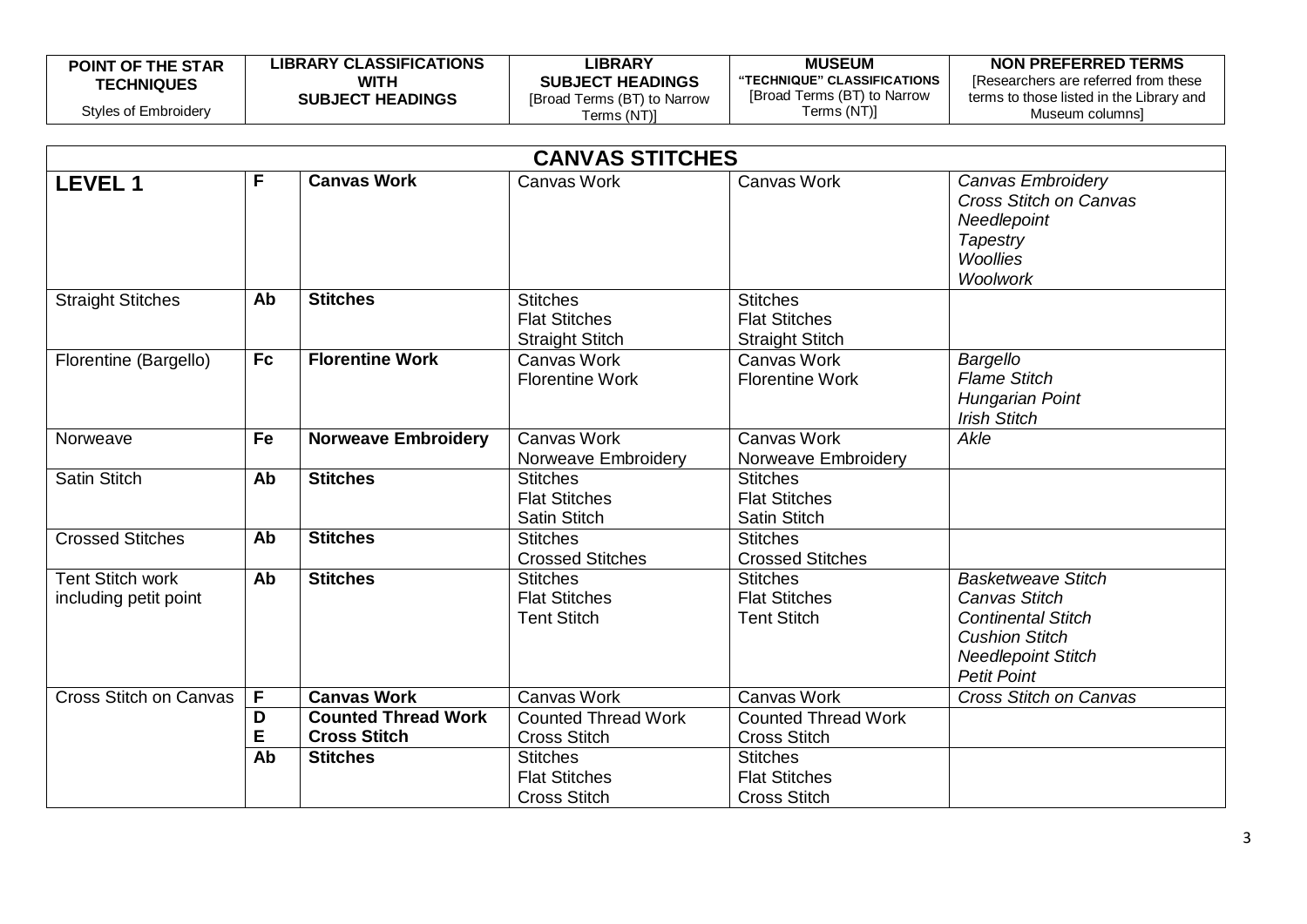| <b>POINT OF THE STAR</b> | <b>LIBRARY CLASSIFICATIONS</b> | LIBRARY                     | <b>MUSEUM</b>               | NON PREFERRED TERMS                      |
|--------------------------|--------------------------------|-----------------------------|-----------------------------|------------------------------------------|
| <b>TECHNIQUES</b>        | <b>WITH</b>                    | <b>SUBJECT HEADINGS</b>     | "TECHNIQUE" CLASSIFICATIONS | Researchers are referred from these      |
|                          | <b>SUBJECT HEADINGS</b>        | [Broad Terms (BT) to Narrow | [Broad Terms (BT) to Narrow | terms to those listed in the Library and |
| Styles of Embroidery     |                                | Terms (NT)]                 | Terms (NT)]                 | Museum columnsl                          |

|                                                 |           |                                   | <b>CANVAS STITCHES</b>                                  |                                                               |                        |
|-------------------------------------------------|-----------|-----------------------------------|---------------------------------------------------------|---------------------------------------------------------------|------------------------|
| LEVEL 2                                         |           |                                   |                                                         |                                                               |                        |
| 4-way Bargello                                  | <b>Fc</b> | <b>Florentine Work</b>            | Canvas Work<br><b>Florentine Work</b>                   | Canvas Work<br><b>Florentine Work</b>                         | Bargello               |
| Hungarian Point                                 | <b>Fc</b> | <b>Florentine Work</b>            | Canvas Work<br><b>Florentine Work</b>                   | Canvas Work<br><b>Florentine Work</b>                         | <b>Hungarian Point</b> |
| <b>Flat Rug Techniques</b>                      | Jr        | <b>Rug Work</b>                   | Rug Work<br>Flat Rug Techniques<br><b>Soumaks</b>       | Rug Work<br>Flat Rug Techniques,<br><b>Soumaks</b>            |                        |
| <b>Pile Rug Techniques</b>                      | Jr        | <b>Rug Work</b>                   | Rug Work<br>Pile Rug Techniques<br><b>Ghiordes Knot</b> | Rug Work<br>Pile Rug Techniques,<br><b>Ghiordes Knot</b>      |                        |
| <b>Tent Stitch Work</b>                         |           |                                   | <b>Stitches</b><br><b>Flat Stitches</b><br>Tent Stitch  | <b>Stitches</b><br><b>Flat Stitches</b><br><b>Tent Stitch</b> |                        |
| <b>Contemporary Canvas</b>                      | F         | <b>Canvas Work</b>                | Canvas Work                                             | Canvas Work                                                   |                        |
| Work                                            | O         | Contemporary<br><b>Embroidery</b> | <b>Contemporary Embroidery</b>                          | <b>Contemporary Embroidery</b>                                |                        |
| Canvas Stitches with<br><b>Surface Stitches</b> | C         | <b>Surface Stitchery</b>          | <b>Surface Stitchery</b>                                | <b>Surface Stitchery</b>                                      | <b>Free Stitchery</b>  |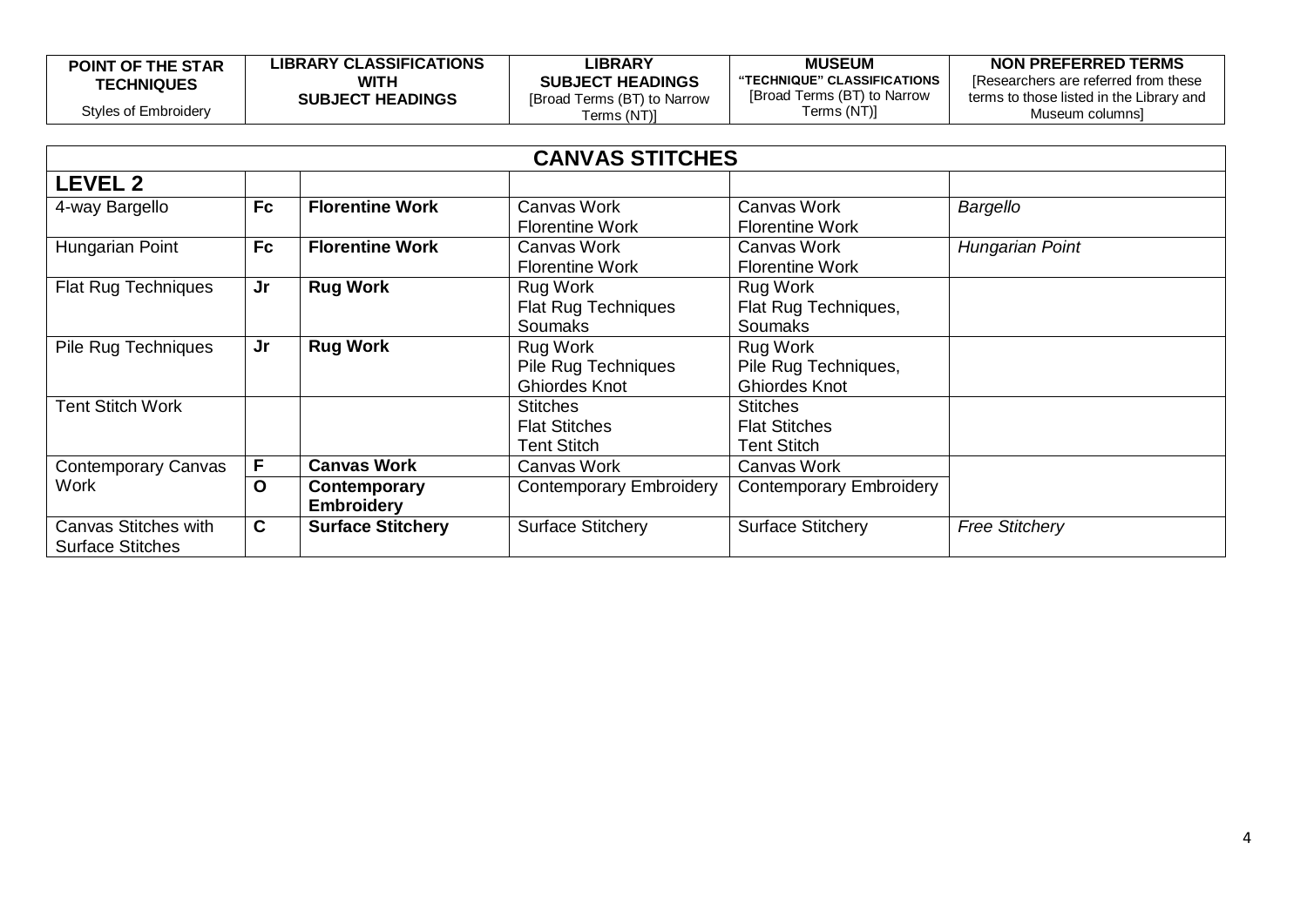| <b>POINT OF THE STAR</b> | <b>LIBRARY CLASSIFICATIONS</b> | LIBRARY                     | <b>MUSEUM</b>                | NON PREFERRED TERMS                      |
|--------------------------|--------------------------------|-----------------------------|------------------------------|------------------------------------------|
| <b>TECHNIQUES</b>        | WITH                           | <b>SUBJECT HEADINGS</b>     | "TECHNIQUE" CLASSIFICATIONS" | Researchers are referred from these      |
|                          | <b>SUBJECT HEADINGS</b>        | [Broad Terms (BT) to Narrow | [Broad Terms (BT) to Narrow  | terms to those listed in the Library and |
| Styles of Embroidery     |                                | Terms (NT)]                 | Terms (NT)]                  | Museum columns]                          |

|                                                                  |              |                                         | <b>CANVAS STITCHES</b>                                                                                                 |                                                                                                                 |                                                          |
|------------------------------------------------------------------|--------------|-----------------------------------------|------------------------------------------------------------------------------------------------------------------------|-----------------------------------------------------------------------------------------------------------------|----------------------------------------------------------|
| <b>LEVEL 3</b>                                                   |              |                                         |                                                                                                                        |                                                                                                                 |                                                          |
| <b>Experimental Threads</b><br>on Canvas                         | $\mathbf{o}$ | Contemporary<br><b>Embroidery</b>       | <b>Contemporary Embroidery</b>                                                                                         | <b>Contemporary Embroidery</b>                                                                                  |                                                          |
| <b>Bead Work on Canvas</b>                                       | <b>Fb</b>    | <b>Beaded Canvas Work</b>               | Canvas Work<br><b>Beaded Canvas Work</b><br><b>Grisaille Beadwork</b>                                                  | Canvas Work<br><b>Beaded Canvas Work</b><br><b>Grisaille Beadwork</b>                                           |                                                          |
| <b>Complex Stitches (Rice</b><br>Stitch, Double Cross<br>Stitch) | Ab           | <b>Stitches</b>                         | <b>Stitches</b><br><b>Crossed Stitches</b><br><b>Rice Stitch</b><br><b>Stitches</b>                                    | <b>Stitches</b><br><b>Crossed Stitches</b><br><b>Rice Stitch</b><br><b>Stitches</b>                             | <b>William and Mary Stitch</b><br>Leviathan Stitch       |
|                                                                  |              |                                         | <b>Flat Stitches</b><br><b>Cross Stitch</b><br><b>Double Cross Stitch</b><br><b>Counted Thread Work</b><br>Diamant-som | <b>Flat Stitches</b><br><b>Cross Stitch</b><br>Double Cross Stitch<br><b>Counted Thread Work</b><br>Diamant-som | Smyrna Cross Stitch<br>Smyrna Knot<br><b>Star Stitch</b> |
| 3 dimensional canvas                                             | F.           | <b>Canvas Work</b>                      | Canvas Work                                                                                                            | Canvas Work                                                                                                     |                                                          |
| work                                                             | cr           | <b>Raised Work</b>                      | <b>Surface Stitchery</b><br><b>Raised Work</b><br><b>Dimensional Embroidery</b>                                        | <b>Surface Stitchery</b><br><b>Raised Work</b><br><b>Dimensional Embroidery</b>                                 |                                                          |
| <b>LEVEL 4</b>                                                   |              |                                         |                                                                                                                        |                                                                                                                 |                                                          |
| Rug techniques -<br>advanced                                     | <b>Jr</b>    | <b>Rug Work</b>                         | Rug Work                                                                                                               | Rug Work                                                                                                        |                                                          |
| Mixed canvas                                                     | F            | <b>Canvas Work</b>                      | Canvas Work                                                                                                            | Canvas Work                                                                                                     |                                                          |
| techniques                                                       | O            | <b>Mixed Media</b><br><b>Embroidery</b> | <b>Mixed Media Embroidery</b>                                                                                          | <b>Mixed Media Embroidery</b>                                                                                   |                                                          |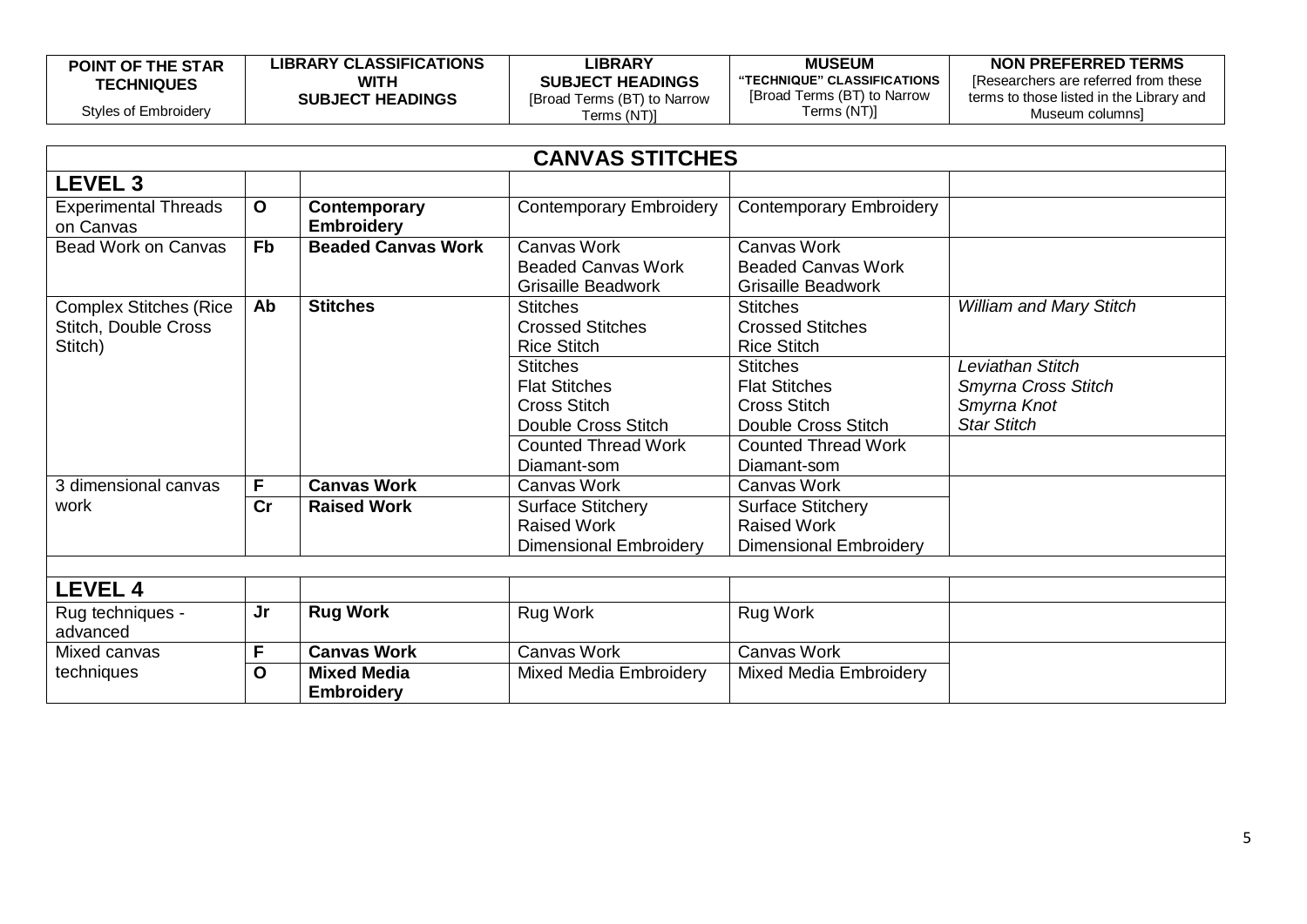| <b>POINT OF THE STAR</b> | <b>LIBRARY CLASSIFICATIONS</b> | LIBRARY                     | <b>MUSEUM</b>               | NON PREFERRED TERMS                      |
|--------------------------|--------------------------------|-----------------------------|-----------------------------|------------------------------------------|
| <b>TECHNIQUES</b>        | WITH                           | <b>SUBJECT HEADINGS</b>     | "TECHNIQUE" CLASSIFICATIONS | [Researchers are referred from these     |
|                          | <b>SUBJECT HEADINGS</b>        | [Broad Terms (BT) to Narrow | [Broad Terms (BT) to Narrow | terms to those listed in the Library and |
| Styles of Embroidery     |                                | Terms (NT)]                 | Terms (NT)]                 | Museum columnsì                          |

|                            |           |                            | <b>COUNTED STITCHES</b>     |                             |                             |
|----------------------------|-----------|----------------------------|-----------------------------|-----------------------------|-----------------------------|
| <b>LEVEL1</b>              | D         | <b>Counted Thread Work</b> | <b>Counted Thread Work</b>  | <b>Counted Thread Work</b>  |                             |
| Cross stitch - traditional | E.        | <b>Cross Stitch</b>        | <b>Cross Stitch</b>         | <b>Cross Stitch</b>         |                             |
| Pattern darning            | Dp        | <b>Pattern Darning</b>     | <b>Counted Thread Work</b>  | <b>Counted Thread Work</b>  |                             |
|                            |           |                            | <b>Pattern Darning</b>      | <b>Pattern Darning</b>      |                             |
| Filet                      | Lc        | <b>Net Embroidery</b>      | Needlemade Lace             | Needlemade Lace             | <b>Filet Guipure</b>        |
|                            |           |                            | <b>Net Embroidery</b>       | <b>Net Embroidery</b>       | <b>Filet Lace</b>           |
|                            |           |                            | Lacis                       | Lacis                       | <b>Filet Richelieu</b>      |
|                            |           |                            | Filet                       | Filet                       | Guipure d'Art               |
|                            |           |                            |                             |                             | Guipure Lace                |
|                            |           |                            |                             |                             | <b>Guipure Work</b>         |
| Needlerun nets-            | Lc        | <b>Net Embroidery</b>      | Needlemade Lace             | Needlemade Lace             | <b>Darned Net</b>           |
| counted straight           |           |                            | Net Embroidery              | Net Embroidery              |                             |
| stitches                   |           |                            | Needlerun Net               | Needlerun Net               |                             |
|                            | Ab        | <b>Stitches</b>            | <b>Stitches</b>             | <b>Stitches</b>             |                             |
|                            |           |                            | <b>Flat Stitches</b>        | <b>Flat Stitches</b>        |                             |
|                            |           |                            | <b>Straight Stitch</b>      | <b>Straight Stitch</b>      |                             |
| Swedish darning $-$        | Dp        | <b>Pattern Darning</b>     | <b>Counted Thread Work</b>  | <b>Counted Thread Work</b>  |                             |
| huck-a-buck                |           |                            | Pattern Darning             | Pattern Darning             |                             |
|                            |           |                            | <b>Swedish Darning</b>      | Swedish Darning             |                             |
|                            |           |                            | <b>Counted Thread Work</b>  | <b>Counted Thread Work</b>  | <b>Huck Weaving</b>         |
|                            |           |                            | <b>Pattern Darning</b>      | Pattern Darning             | Huck-a-buck Darning         |
|                            |           |                            | <b>Huckaback Darning</b>    | <b>Huckaback Darning</b>    | <b>Huckaback Embroidery</b> |
| Counted (geometric)        | D         | <b>Counted Thread Work</b> | <b>Counted Thread Work</b>  | <b>Counted Thread Work</b>  |                             |
| satin stitch - Perugino    |           |                            | <b>Counted Satin Stitch</b> | <b>Counted Satin Stitch</b> |                             |
|                            | <b>Dx</b> | <b>Perugino Embroidery</b> | <b>Counted Thread Work</b>  | <b>Counted Thread Work</b>  |                             |
|                            |           |                            | Perugino Embroidery         | Perugino Embroidery         |                             |
| Assisi embroidery          | Da        | <b>Assisi Work</b>         | <b>Counted Thread Work</b>  | <b>Counted Thread Work</b>  |                             |
|                            |           |                            | Assisi Work                 | Assisi Work                 |                             |
| Lagartera - simple         | <b>Dk</b> | Lagartera                  | <b>Counted Thread Work</b>  | <b>Counted Thread Work</b>  | Legatera                    |
|                            |           |                            | Lagartera                   | Lagartera                   | Spanish Legatera            |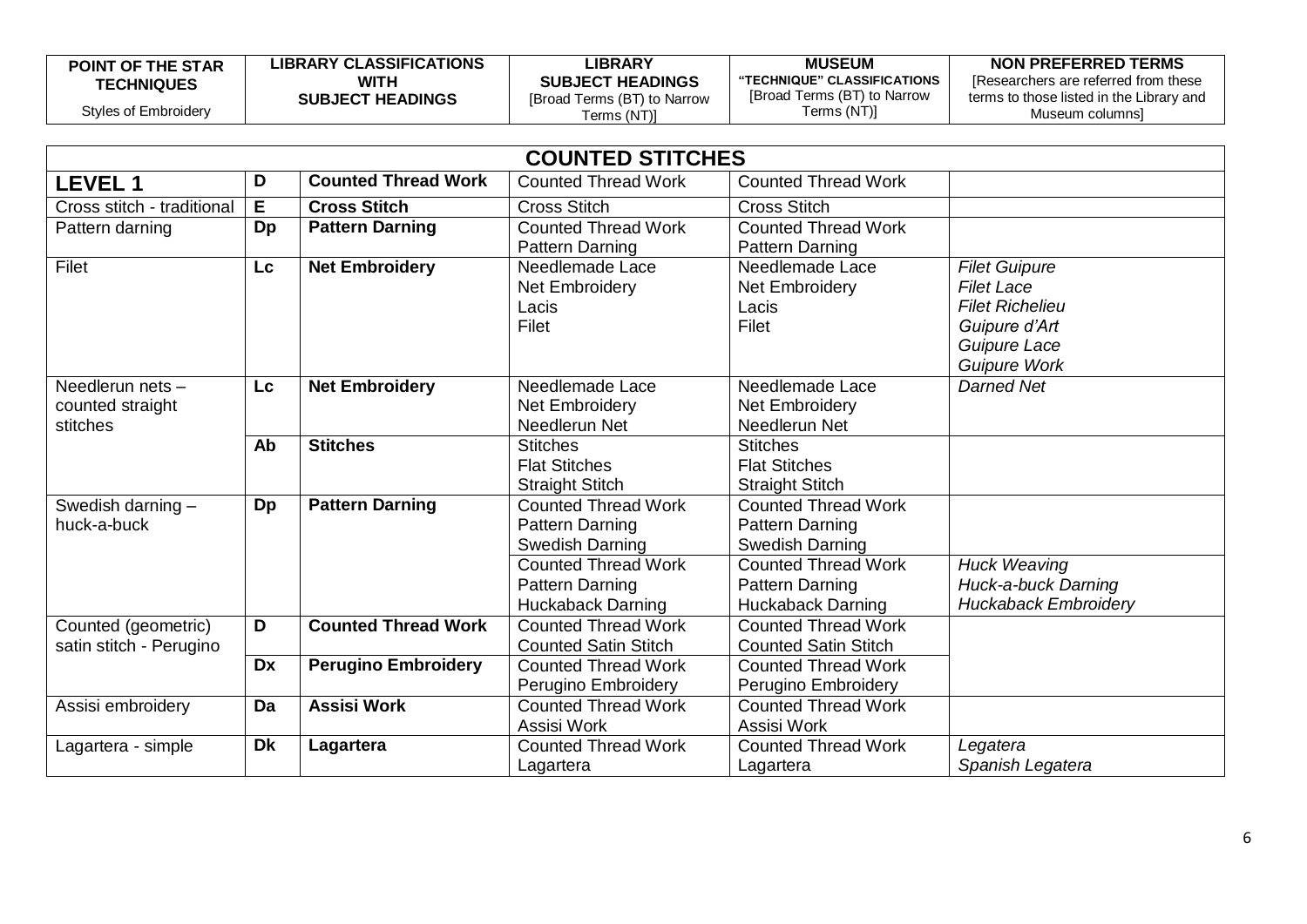| <b>POINT OF THE STAR</b> | <b>LIBRARY CLASSIFICATIONS</b> | <b>_IBRARY</b>              | <b>MUSEUM</b>               | NON PREFERRED TERMS                      |
|--------------------------|--------------------------------|-----------------------------|-----------------------------|------------------------------------------|
| <b>TECHNIQUES</b>        | <b>WITH</b>                    | <b>SUBJECT HEADINGS</b>     | "TECHNIQUE" CLASSIFICATIONS | IResearchers are referred from these     |
|                          | <b>SUBJECT HEADINGS</b>        | [Broad Terms (BT) to Narrow | [Broad Terms (BT) to Narrow | terms to those listed in the Library and |
| Styles of Embroidery     |                                | [(NT) Terms                 | Terms (NT)]                 | Museum columnsi                          |

| <b>COUNTED STITCHES</b>         |           |                            |                                                      |                               |                            |
|---------------------------------|-----------|----------------------------|------------------------------------------------------|-------------------------------|----------------------------|
| <b>LEVEL 2</b>                  |           |                            |                                                      |                               |                            |
| Cross stitch - various          | E.        | <b>Cross Stitch</b>        | <b>Cross Stitch</b>                                  | <b>Cross Stitch</b>           |                            |
| Ethnic embroidery -             | R         | <b>Ethnic Embroidery</b>   | <b>Ethnic Embroidery</b>                             | <b>Ethnic Embroidery</b>      |                            |
| counted                         |           |                            | [Look for terms followed by<br>country sub-headings] | [Look for objects by country] |                            |
| Needlerun Net -                 | <b>Lc</b> | <b>Net Embroidery</b>      | Needlemade Lace                                      | Needlemade Lace               | <b>Embroidered Net</b>     |
| Limerick                        |           |                            | Net Embroidery                                       | Net Embroidery                | <b>Lace Net Embroidery</b> |
|                                 |           |                            | Needlerun Net                                        | Needlerun Net                 | Net Lace                   |
|                                 |           |                            | Limerick Lace                                        | Limerick Lace                 | <b>Tulle Embroidery</b>    |
| Sorbello knot                   | Ab        | <b>Stitches</b>            | <b>Stitches</b>                                      | <b>Stitches</b>               |                            |
| embroidery                      |           |                            | <b>Knotted Stitches</b>                              | <b>Knotted Stitches</b>       |                            |
|                                 |           |                            | Sorbello Knot                                        | Sorbello Knot                 |                            |
|                                 | D         | <b>Counted Thread Work</b> | <b>Counted Thread Work</b>                           | <b>Counted Thread Work</b>    |                            |
|                                 |           |                            | Sorbello Knot Embroidery                             | Sorbello Knot Embroidery      |                            |
| <b>Blackwork - introduction</b> | Db        | <b>Blackwork</b>           | <b>Counted Thread Work</b>                           | <b>Counted Thread Work</b>    |                            |
|                                 |           |                            | <b>Blackwork</b>                                     | <b>Blackwork</b>              |                            |
| Colbert embroidery              | <b>Dd</b> | <b>Colbert Embroidery</b>  | <b>Counted Thread Work</b>                           | <b>Counted Thread Work</b>    |                            |
|                                 |           |                            | <b>Colbert Embroidery</b>                            | <b>Colbert Embroidery</b>     |                            |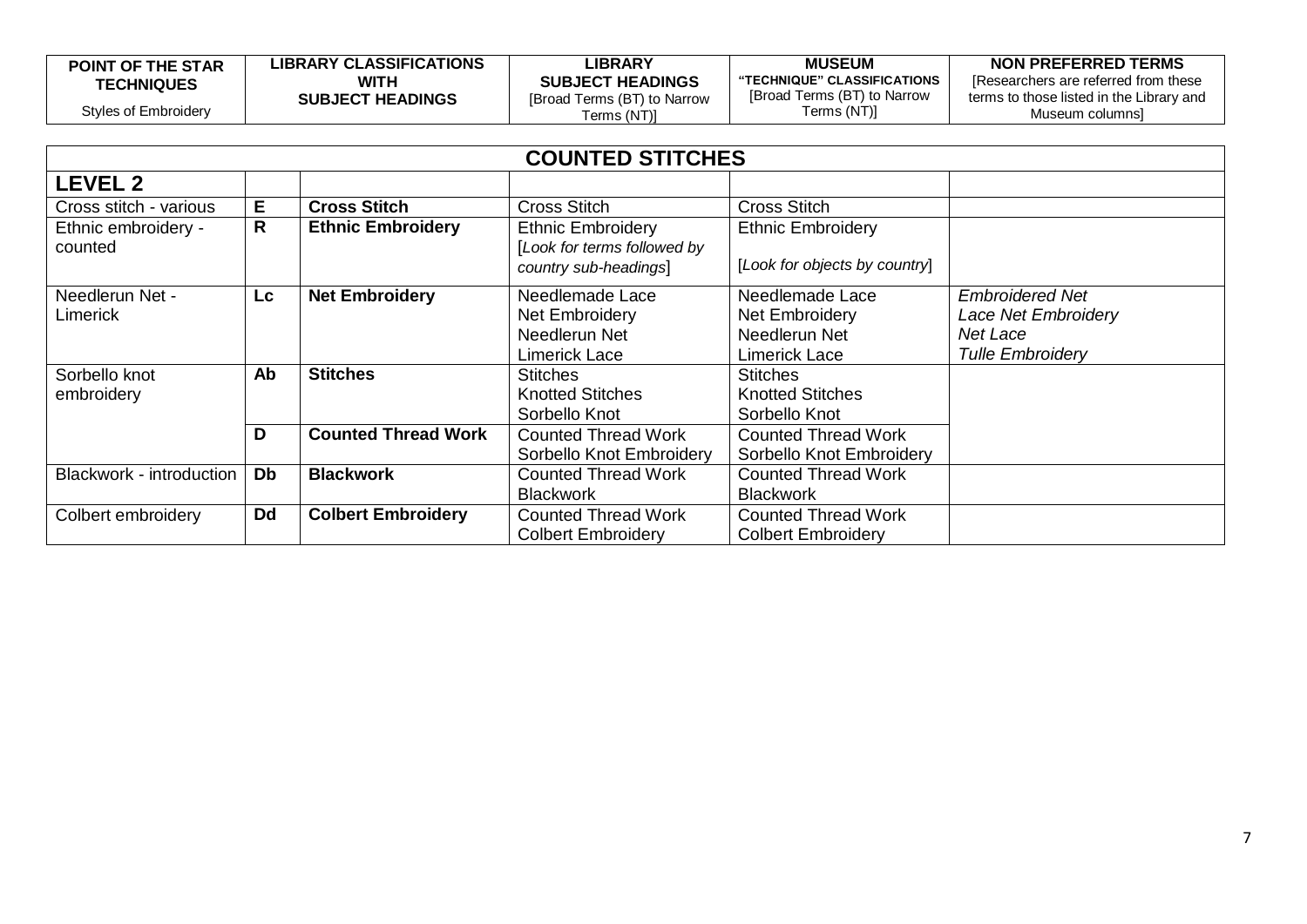| <b>POINT OF THE STAR</b> | <b>LIBRARY CLASSIFICATIONS</b> | LIBRARY                     | <b>MUSEUM</b>                | NON PREFERRED TERMS                      |
|--------------------------|--------------------------------|-----------------------------|------------------------------|------------------------------------------|
| <b>TECHNIQUES</b>        | WITH                           | <b>SUBJECT HEADINGS</b>     | "TECHNIQUE" CLASSIFICATIONS" | Researchers are referred from these      |
|                          | <b>SUBJECT HEADINGS</b>        | [Broad Terms (BT) to Narrow | [Broad Terms (BT) to Narrow  | terms to those listed in the Library and |
| Styles of Embroidery     |                                | Terms (NT)]                 | Terms (NT)]                  | Museum columns]                          |

| <b>COUNTED STITCHES</b>                          |           |                            |                                                           |                                                           |                                                                                                         |  |
|--------------------------------------------------|-----------|----------------------------|-----------------------------------------------------------|-----------------------------------------------------------|---------------------------------------------------------------------------------------------------------|--|
| LEVEL 3                                          |           |                            |                                                           |                                                           |                                                                                                         |  |
| Russian cross stitch -<br>with metal thread work | D         | <b>Counted Thread Work</b> | <b>Counted Thread Work</b><br><b>Russian Cross Stitch</b> | <b>Counted Thread Work</b><br><b>Russian Cross Stitch</b> |                                                                                                         |  |
| Lagatera embroidery -<br>with drawn thread work  | Dk        | Lagartera                  | <b>Counted Thread Work</b><br>Lagartera                   | <b>Counted Thread Work</b><br>Lagartera                   |                                                                                                         |  |
|                                                  | <b>Bb</b> | <b>Drawn Thread Work</b>   | Drawn Thread Work                                         | Drawn Thread Work                                         | <b>Cut and Drawn Work</b><br>Drawn-work<br>Openwork<br><b>Pulled Thread Work</b><br><b>Punto Tirato</b> |  |
| Crossed stitches -<br>complex                    | Ab        | <b>Stitches</b>            | <b>Stitches</b><br><b>Crossed Stitches</b>                | <b>Stitches</b><br><b>Crossed Stitches</b>                |                                                                                                         |  |
| Ethnic embroidery                                |           |                            |                                                           |                                                           |                                                                                                         |  |
|                                                  |           |                            |                                                           |                                                           |                                                                                                         |  |
| <b>LEVEL 4</b>                                   |           |                            |                                                           |                                                           |                                                                                                         |  |
| Ethnic embroidery -<br>complex                   |           |                            |                                                           |                                                           |                                                                                                         |  |
| Blackwork - advanced                             |           |                            |                                                           |                                                           |                                                                                                         |  |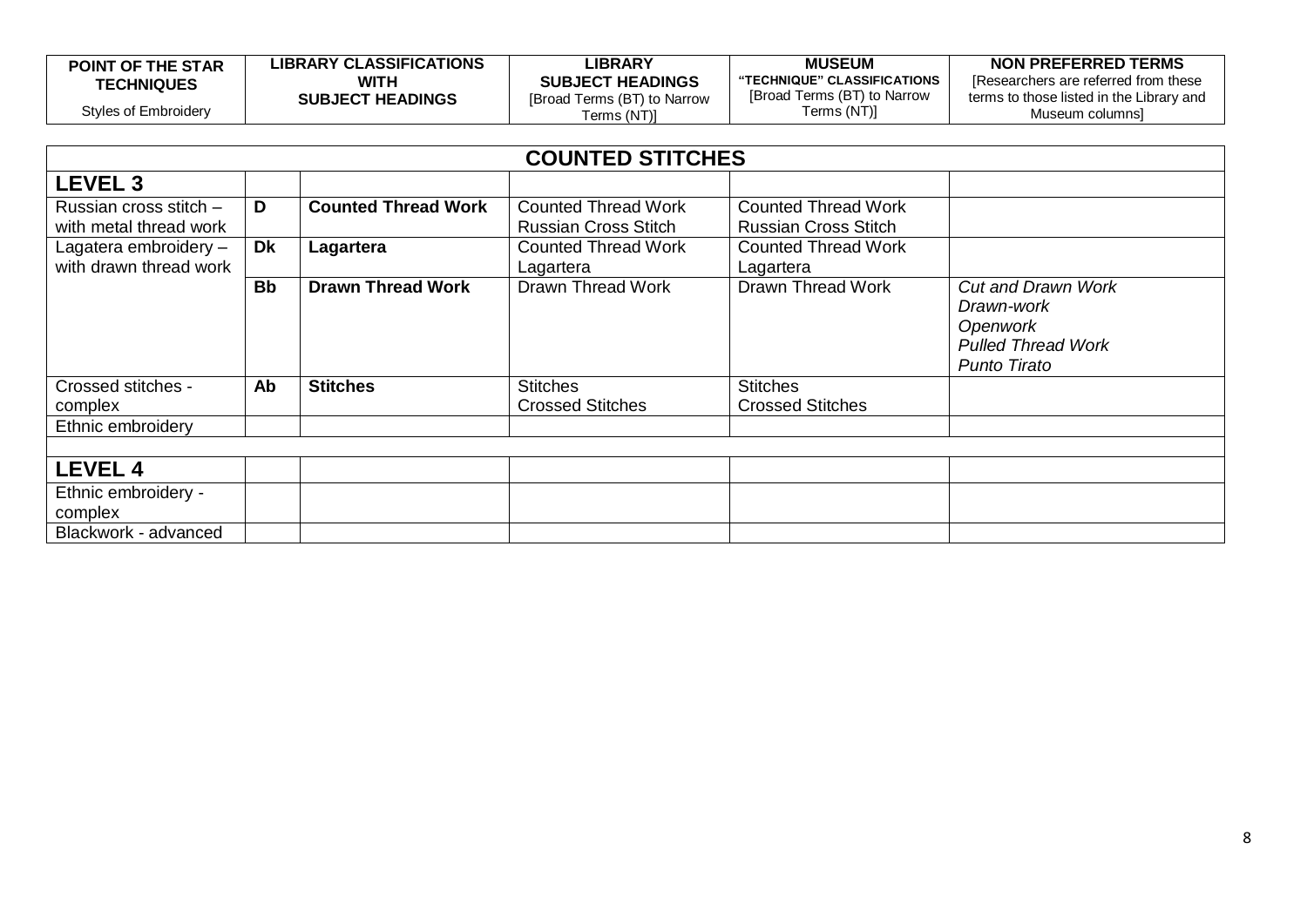| <b>POINT OF THE STAR</b> | <b>LIBRARY CLASSIFICATIONS</b> | LIBRARY                     | <b>MUSEUM</b>               | NON PREFERRED TERMS                      |
|--------------------------|--------------------------------|-----------------------------|-----------------------------|------------------------------------------|
| <b>TECHNIQUES</b>        | WITH                           | <b>SUBJECT HEADINGS</b>     | "TECHNIQUE" CLASSIFICATIONS | IResearchers are referred from these     |
|                          | <b>SUBJECT HEADINGS</b>        | [Broad Terms (BT) to Narrow | [Broad Terms (BT) to Narrow | terms to those listed in the Library and |
| Styles of Embroidery     |                                | Terms (NT)]                 | Terms (NT)]                 | Museum columnsl                          |

|                                                | <b>LACE STITCHES</b> |                          |                                                                          |                                                                          |                                                                         |  |
|------------------------------------------------|----------------------|--------------------------|--------------------------------------------------------------------------|--------------------------------------------------------------------------|-------------------------------------------------------------------------|--|
| <b>LEVEL 1</b>                                 |                      |                          |                                                                          |                                                                          |                                                                         |  |
| <b>Needle lace</b>                             |                      |                          |                                                                          |                                                                          |                                                                         |  |
| Needle lace edges -<br>simple                  | La                   | <b>Needle Lace</b>       | Lace<br>Needlemade Lace<br>Needle Lace                                   | Lace<br>Needlemade Lace<br><b>Needle Lace</b>                            | Needlelace<br>Needlepoint Lace<br><b>Point Lace</b>                     |  |
| Buttonhole stitch and<br>variations            | Ab                   | <b>Stitches</b>          | <b>Stitches</b><br><b>Looped Stitches</b><br><b>Buttonhole Stitch</b>    | <b>Stitches</b><br><b>Looped Stitches</b><br><b>Buttonhole Stitch</b>    |                                                                         |  |
| Any braid or tape lace -<br>machine-made braid | Ce                   | <b>Braid Embroidery</b>  | <b>Surface Stitchery</b><br><b>Braid Embroidery</b>                      | <b>Surface Stitchery</b><br><b>Braid Embroidery</b>                      |                                                                         |  |
|                                                | Jh                   | <b>Braids</b>            | <b>Textiles</b><br>Passementerie<br><b>Braids</b>                        | <b>Textiles</b><br>Passementerie<br><b>Braids</b>                        |                                                                         |  |
|                                                | $\mathbf{L}$         | <b>Braid Lace</b>        | Lace<br><b>Mixed Lace</b><br><b>Braid Lace</b>                           | Lace<br><b>Mixed Lace</b><br><b>Braid Lace</b>                           | Tape Based Lace                                                         |  |
|                                                | Lm                   | <b>Machine Made Lace</b> | Lace<br>Machine Made Lace                                                | Lace<br><b>Machine Made Lace</b>                                         |                                                                         |  |
| Battenburg Lace,<br>crochet braid              | $\mathsf{L}$         | <b>Braid Lace</b>        | Lace<br><b>Mixed Lace</b><br><b>Braid Lace</b><br><b>Battenburg Lace</b> | Lace<br><b>Mixed Lace</b><br><b>Braid Lace</b><br><b>Battenburg Lace</b> |                                                                         |  |
|                                                | Jr                   | <b>Passementerie</b>     | <b>Textiles</b><br>Passementerie<br><b>Braids</b>                        | <b>Textiles</b><br>Passementerie<br><b>Braids</b>                        | <b>Rick-rack Braid</b>                                                  |  |
| Reticella - small simple<br>motif              | Ba                   | <b>Cutwork</b>           | <b>Whitework</b><br>Cutwork<br>Reticella                                 | <b>Whitework</b><br>Cutwork<br>Reticella                                 | <b>Antique Cut Work</b><br>Cutwork, Reticella<br><b>Italian Cutwork</b> |  |
|                                                | <b>Bb</b>            | <b>Drawn Thread Work</b> | <b>Whitework</b><br><b>Drawn Thread Work</b><br>Reticella                | Whitework<br><b>Drawn Thread Work</b><br>Reticella                       | <b>Reticella Cut Work</b>                                               |  |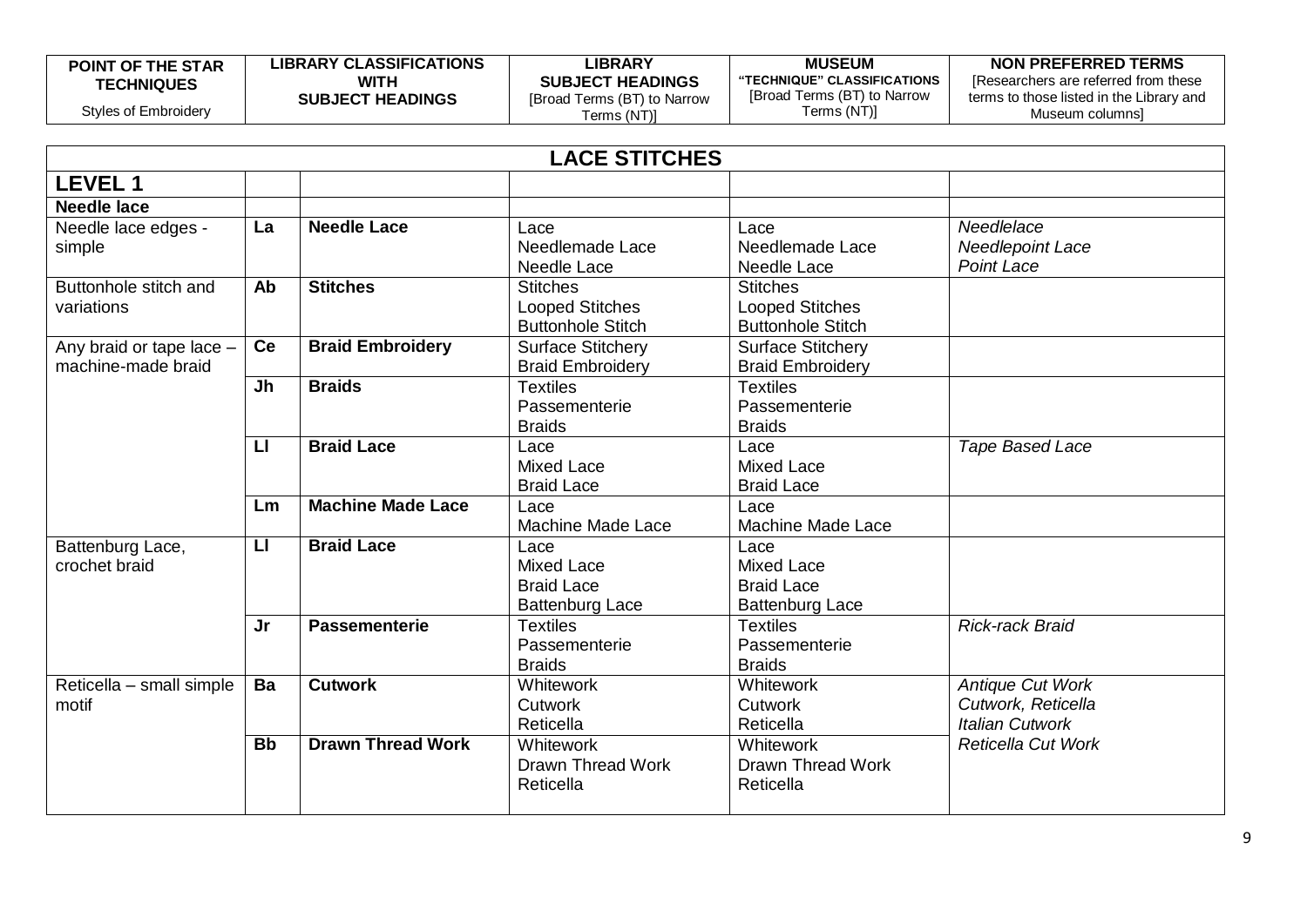| <b>POINT OF THE STAR</b> | <b>LIBRARY CLASSIFICATIONS</b> | <b>_IBRARY</b>              | <b>MUSEUM</b>               | NON PREFERRED TERMS                      |
|--------------------------|--------------------------------|-----------------------------|-----------------------------|------------------------------------------|
| <b>TECHNIQUES</b>        | <b>WITH</b>                    | <b>SUBJECT HEADINGS</b>     | "TECHNIQUE" CLASSIFICATIONS | I Researchers are referred from these    |
|                          | <b>SUBJECT HEADINGS</b>        | [Broad Terms (BT) to Narrow | [Broad Terms (BT) to Narrow | terms to those listed in the Library and |
| Styles of Embroidery     |                                | [Terms (NT)                 | Terms (NT)]                 | Museum columnsi                          |

|                                  | <b>LACE STITCHES</b> |                       |                                                                                             |                                                                                             |                                                                                                                             |  |
|----------------------------------|----------------------|-----------------------|---------------------------------------------------------------------------------------------|---------------------------------------------------------------------------------------------|-----------------------------------------------------------------------------------------------------------------------------|--|
| <b>LEVEL 1 cont.</b>             |                      |                       |                                                                                             |                                                                                             |                                                                                                                             |  |
| Hollie point - simple<br>design  | La                   | <b>Needle Lace</b>    | Lace<br>Needlemade Lace<br>Needle Lace<br><b>English Needle Lace</b><br><b>Hollie Point</b> | Lace<br>Needlemade Lace<br>Needle Lace<br><b>English Needle Lace</b><br><b>Hollie Point</b> |                                                                                                                             |  |
| <b>Knotted lace</b>              | Lb                   | <b>Knotted Lace</b>   | Lace<br>Needlemade Lace<br><b>Knotted Lace</b>                                              | Lace<br>Needlemade Lace<br><b>Knotted Lace</b>                                              | <b>Knot Stitch Lace</b><br><b>Knotted Point</b><br><b>Needle Knotted Lace</b>                                               |  |
| Teneriffe lace - simple<br>motif | Ld                   | <b>Wheel Lace</b>     | Lace<br>Needlemade Lace<br><b>Wheel Lace</b><br><b>Teneriffe Lace</b>                       | Lace<br>Needlemade Lace<br><b>Wheel Lace</b><br><b>Teneriffe Lace</b>                       |                                                                                                                             |  |
| Armenian knotted lace            | Lb                   | <b>Knotted Lace</b>   | Lace<br>Needlemade Lace<br><b>Knotted Lace</b><br>Armenian Lace                             | Lace<br>Needlemade Lace<br><b>Knotted Lace</b><br>Armenian Lace                             | Armenian Knotted Lace:<br>Armenian Needle Lace                                                                              |  |
| Needlerun net                    | Lc                   | <b>Net Embroidery</b> | Lace<br>Needlemade Lace<br>Net Embroidery<br>Needlerun Net                                  | Lace<br>Needlemade Lace<br>Net Embroidery<br>Needlerun Net                                  | <b>Darned Net</b><br><b>Embroidered Net</b><br><b>Lace Net Embroidery</b><br>Net Lace<br><b>Tulle Embroidery</b>            |  |
| Filet - machine made<br>net      | <b>Lc</b>            | <b>Net Embroidery</b> | Lace<br>Needlemade Lace<br><b>Net Embroidery</b><br>Lacis<br>Filet                          | Lace<br>Needlemade Lace<br><b>Net Embroidery</b><br>Lacis<br>Filet                          | <b>Filet Guipure</b><br><b>Filet Lace</b><br><b>Filet Richelieu</b><br>Guipure d'Art<br>Guipure Lace<br><b>Guipure Work</b> |  |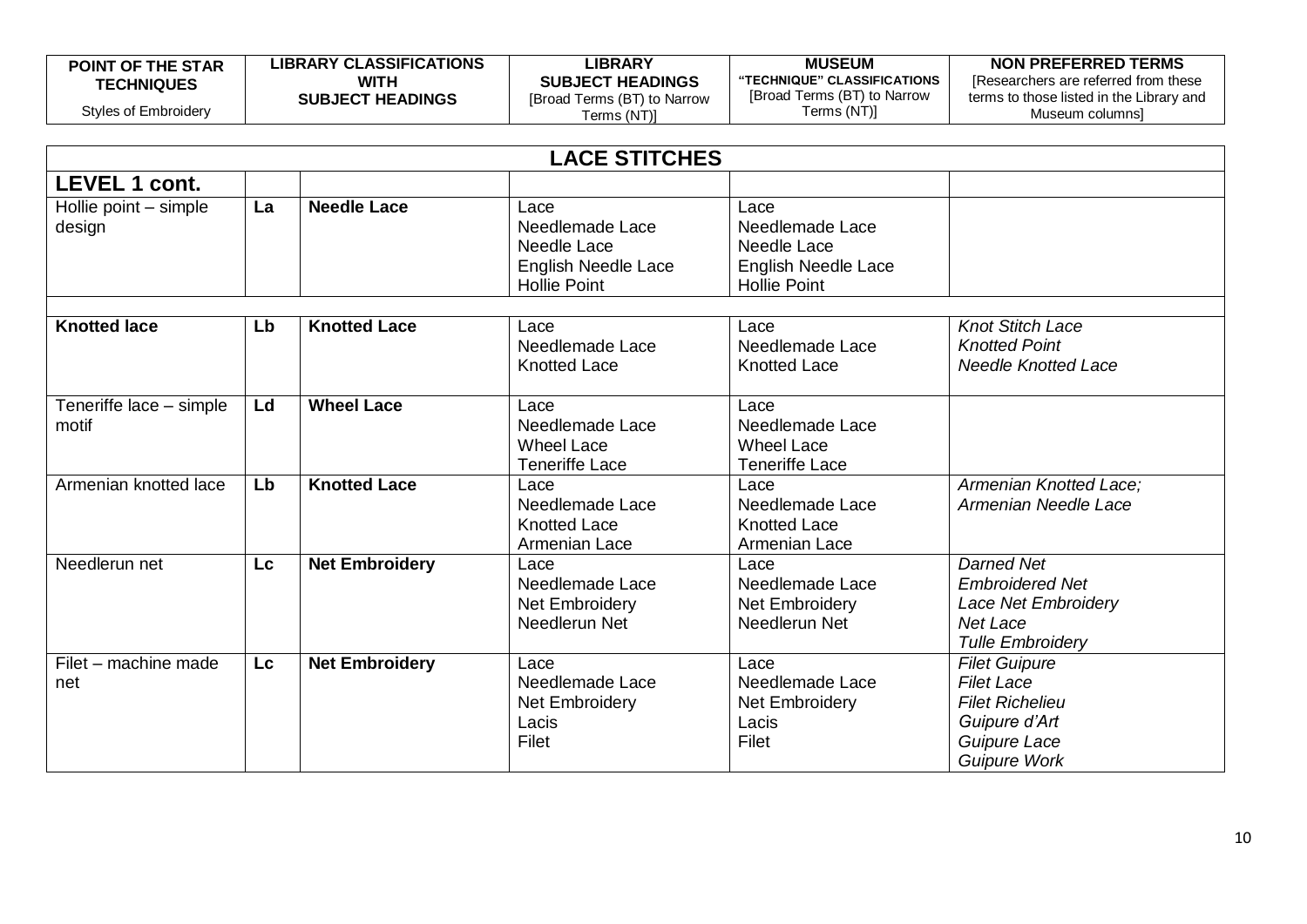| <b>POINT OF THE STAR</b> | LIBRARY CLASSIFICATIONS | <b>_IBRARY</b>              | <b>MUSEUM</b>               | NON PREFERRED TERMS                      |
|--------------------------|-------------------------|-----------------------------|-----------------------------|------------------------------------------|
| <b>TECHNIQUES</b>        | WITH                    | <b>SUBJECT HEADINGS</b>     | "TECHNIQUE" CLASSIFICATIONS | IResearchers are referred from these     |
|                          | <b>SUBJECT HEADINGS</b> | [Broad Terms (BT) to Narrow | [Broad Terms (BT) to Narrow | terms to those listed in the Library and |
| Styles of Embroidery     |                         | Terms (NT)]                 | Terms (NT)]                 | Museum columnsi                          |

| <b>LACE STITCHES</b>            |                         |                       |                                                                                                                                                                                                                                       |                                                                                                                                                                                                                                |                                                                                             |
|---------------------------------|-------------------------|-----------------------|---------------------------------------------------------------------------------------------------------------------------------------------------------------------------------------------------------------------------------------|--------------------------------------------------------------------------------------------------------------------------------------------------------------------------------------------------------------------------------|---------------------------------------------------------------------------------------------|
| <b>LEVEL 1 cont.</b>            |                         |                       |                                                                                                                                                                                                                                       |                                                                                                                                                                                                                                |                                                                                             |
| Limerick                        | <b>Lc</b>               | <b>Net Embroidery</b> | Lace<br>Needlemade Lace<br>Net Embroidery<br>Needlerun Net<br><b>Limerick Lace</b>                                                                                                                                                    | Lace<br>Needlemade Lace<br>Net Embroidery<br>Needlerun Net<br><b>Limerick Lace</b>                                                                                                                                             | <b>Embroidered Net</b><br><b>Lace Net Embroidery</b><br>Net Lace<br><b>Tulle Embroidery</b> |
| <b>LEVEL 2</b>                  |                         |                       |                                                                                                                                                                                                                                       |                                                                                                                                                                                                                                |                                                                                             |
| <b>Needle lace</b>              |                         |                       |                                                                                                                                                                                                                                       |                                                                                                                                                                                                                                |                                                                                             |
| Shell needle lace edge          |                         |                       |                                                                                                                                                                                                                                       |                                                                                                                                                                                                                                |                                                                                             |
| Alencon, Burano, Halas          | La                      | <b>Needle Lace</b>    | Lace<br>Needlemade Lace<br>Needle Lace<br><b>French Needle Lace</b><br>Alencon Lace<br>Lace<br>Needlemade Lace<br>Needle Lace<br><b>Venetian Needle Lace</b><br><b>Burano Lace</b><br>Lace<br>Needlemade Lace<br>Needle Lace<br>Halas | Lace<br>Needlemade Lace<br>Needle Lace<br><b>French Needle Lace</b><br>Alencon Lace<br>Lace<br>Needlemade Lace<br>Needle Lace<br>Venetian Needle Lace<br><b>Burano Lace</b><br>Lace<br>Needlemade Lace<br>Needle Lace<br>Halas | Point d'Alencon                                                                             |
| Braid lace - buttonhole<br>bars | Ab                      | <b>Stitches</b>       | <b>Stitches</b><br><b>Looped Stitches</b><br><b>Buttonhole Stitch</b><br><b>Buttonhole-bar Stitch</b>                                                                                                                                 | <b>Stitches</b><br><b>Looped Stitches</b><br><b>Buttonhole Stitch</b><br><b>Buttonhole-bar Stitch</b>                                                                                                                          |                                                                                             |
| Renaissance lace                | $\overline{\mathbf{u}}$ | <b>Braid lace</b>     | Lace<br><b>Mixed Lace</b><br><b>Braid Lace</b><br>Renaissance Lace                                                                                                                                                                    | Lace<br><b>Mixed Lace</b><br><b>Braid Lace</b><br>Renaissance Lace                                                                                                                                                             |                                                                                             |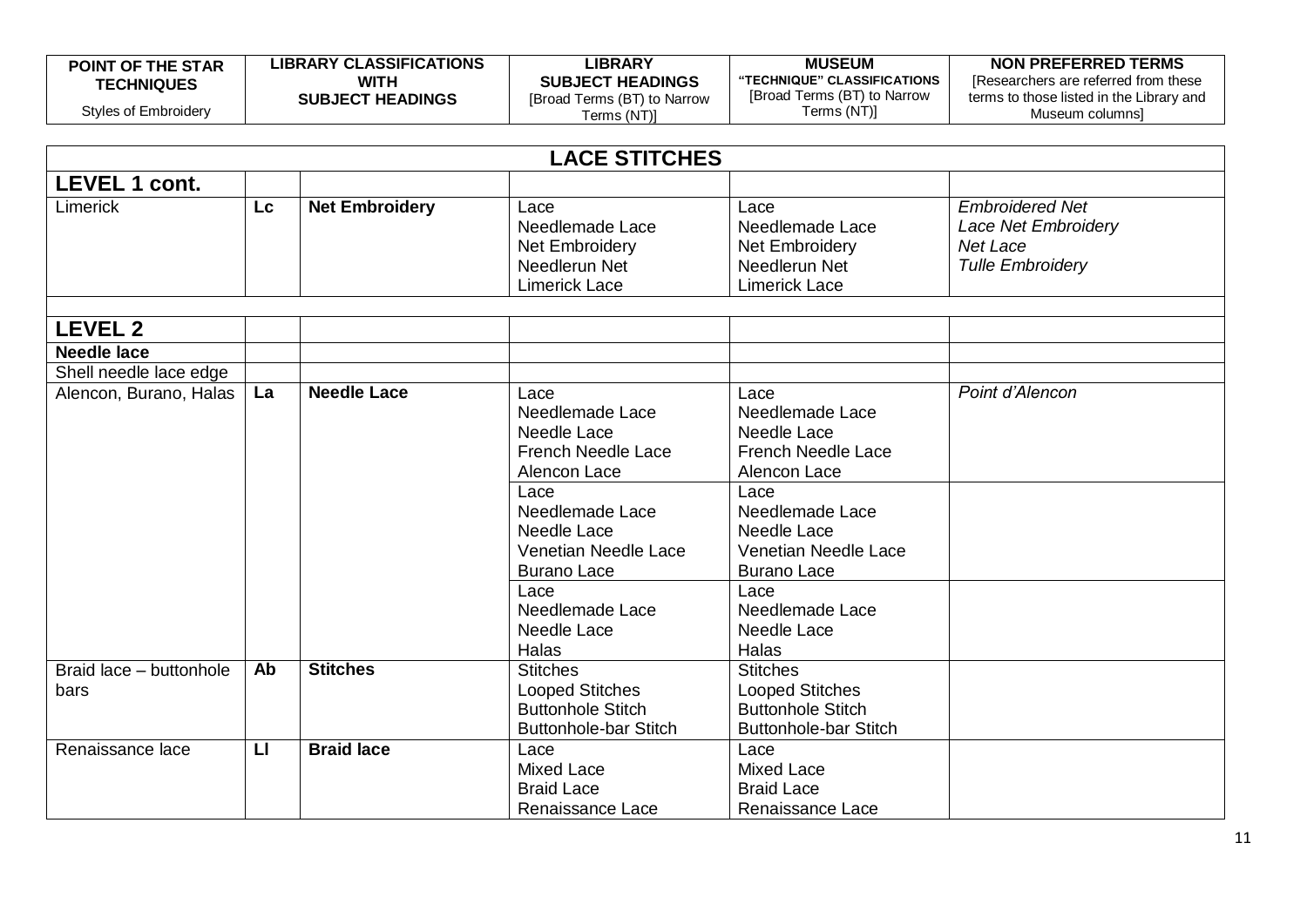| <b>POINT OF THE STAR</b> | <b>LIBRARY CLASSIFICATIONS</b> | LIBRARY                     | <b>MUSEUM</b>               | NON PREFERRED TERMS                      |
|--------------------------|--------------------------------|-----------------------------|-----------------------------|------------------------------------------|
| <b>TECHNIQUES</b>        | WITH                           | <b>SUBJECT HEADINGS</b>     | "TECHNIQUE" CLASSIFICATIONS | [Researchers are referred from these     |
|                          | <b>SUBJECT HEADINGS</b>        | [Broad Terms (BT) to Narrow | [Broad Terms (BT) to Narrow | terms to those listed in the Library and |
| Styles of Embroidery     |                                | Terms (NT)]                 | Terms (NT)]                 | Museum columnsì                          |

|                                        |              |                                                                       | <b>LACE STITCHES</b>                                                                      |                                                                                           |          |
|----------------------------------------|--------------|-----------------------------------------------------------------------|-------------------------------------------------------------------------------------------|-------------------------------------------------------------------------------------------|----------|
| <b>LEVEL 2 cont.</b>                   |              |                                                                       |                                                                                           |                                                                                           |          |
| Branscombe point                       | $\mathsf{L}$ | <b>Braid lace</b>                                                     | Lace<br><b>Mixed Lace</b><br><b>Braid Lace</b><br><b>Branscombe Point</b>                 | Lace<br><b>Mixed Lace</b><br><b>Braid Lace</b><br><b>Branscombe Point</b>                 |          |
| Irish needle lace -<br>Youghal         | La           | <b>Needle Lace</b>                                                    | Lace<br>Needlemade Lace<br>Needle Lace<br><b>Irish Needle Lace</b><br><b>Youghal Lace</b> | Lace<br>Needlemade Lace<br>Needle Lace<br><b>Irish Needle Lace</b><br><b>Youghal Lace</b> |          |
| Needle lace picots -<br>variations     |              |                                                                       |                                                                                           |                                                                                           |          |
| <b>Knotted lace</b>                    |              |                                                                       |                                                                                           |                                                                                           |          |
| Point de France                        | La           | <b>Needle Lace</b>                                                    | Lace<br>Needlemade Lace<br>Needle Lace<br><b>French Needle Lace</b><br>Point de France    | Lace<br>Needlemade Lace<br>Needle Lace<br><b>French Needle Lace</b><br>Point de France    |          |
| Nanduti, Sol lace,<br><b>Teneriffe</b> | Ld           | <b>Wheel Lace</b>                                                     | Lace<br>Needlemade Lace<br><b>Wheel Lace</b><br>Nanduti                                   | Lace<br>Needlemade Lace<br><b>Wheel Lace</b><br>Nanduti                                   |          |
|                                        |              |                                                                       | Lace<br>Needlemade Lace<br><b>Wheel Lace</b><br>Sol Lace                                  | Lace<br>Needlemade Lace<br><b>Wheel Lace</b><br>Sol Lace                                  | Sun Lace |
|                                        |              | Lace<br>Needlemade Lace<br><b>Wheel Lace</b><br><b>Teneriffe Lace</b> | Lace<br>Needlemade Lace<br><b>Wheel Lace</b><br><b>Teneriffe Lace</b>                     |                                                                                           |          |
| Needlerun net                          |              |                                                                       |                                                                                           |                                                                                           |          |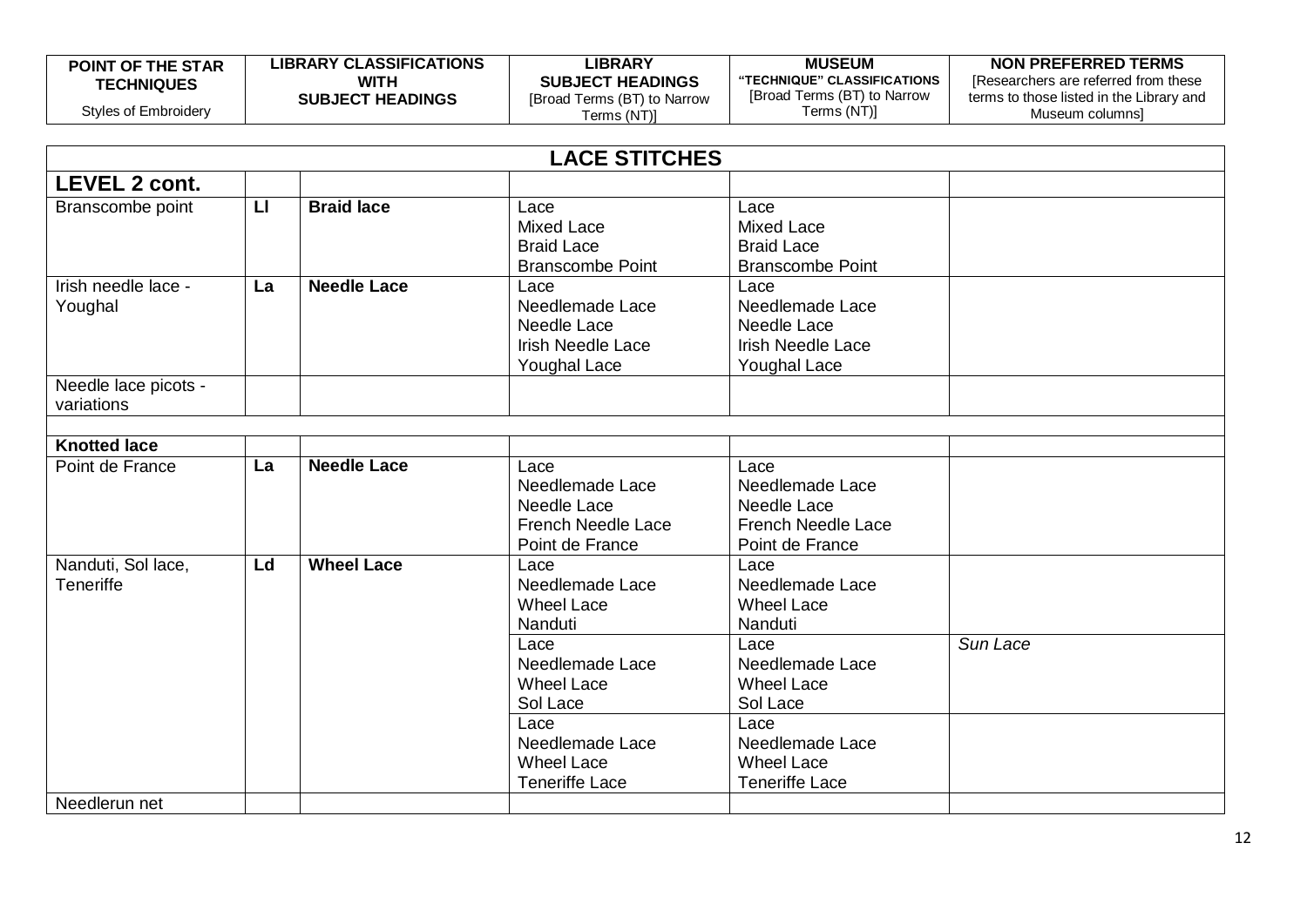| <b>POINT OF THE STAR</b> | <b>LIBRARY CLASSIFICATIONS</b> | LIBRARY                     | <b>MUSEUM</b>               | NON PREFERRED TERMS                      |
|--------------------------|--------------------------------|-----------------------------|-----------------------------|------------------------------------------|
| <b>TECHNIQUES</b>        | WITH                           | <b>SUBJECT HEADINGS</b>     | "TECHNIQUE" CLASSIFICATIONS | Researchers are referred from these      |
|                          | <b>SUBJECT HEADINGS</b>        | [Broad Terms (BT) to Narrow | [Broad Terms (BT) to Narrow | terms to those listed in the Library and |
| Styles of Embroidery     |                                | Terms (NT)]                 | Terms (NT)]                 | Museum columnsì                          |

| <b>LACE STITCHES</b>                            |           |                       |                                                                                                         |                                                                                                         |                         |  |
|-------------------------------------------------|-----------|-----------------------|---------------------------------------------------------------------------------------------------------|---------------------------------------------------------------------------------------------------------|-------------------------|--|
| <b>LEVEL 2 cont.</b>                            |           |                       |                                                                                                         |                                                                                                         |                         |  |
| Tulle ground                                    | <b>Lc</b> | <b>Net Embroidery</b> | Lace<br>Needlemade Lace<br>Net Embroidery                                                               | Lace<br>Needlemade Lace<br><b>Net Embroidery</b>                                                        | <b>Tulle Embroidery</b> |  |
| Carrickmacross                                  | <b>Lc</b> | <b>Net Embroidery</b> | Lace<br>Needlemade Lace<br>Net Embroidery<br>Net Appliqué<br>Muslin Appliqué<br>Carrickmacross Appliqué | Lace<br>Needlemade Lace<br>Net Embroidery<br>Net Appliqué<br>Muslin Appliqué<br>Carrickmacross Appliqué | Appliqué Lace           |  |
| Filet – more complex<br>stitches, designs       |           |                       |                                                                                                         |                                                                                                         |                         |  |
| Limerick - more<br>complex stitches,<br>designs |           |                       |                                                                                                         |                                                                                                         |                         |  |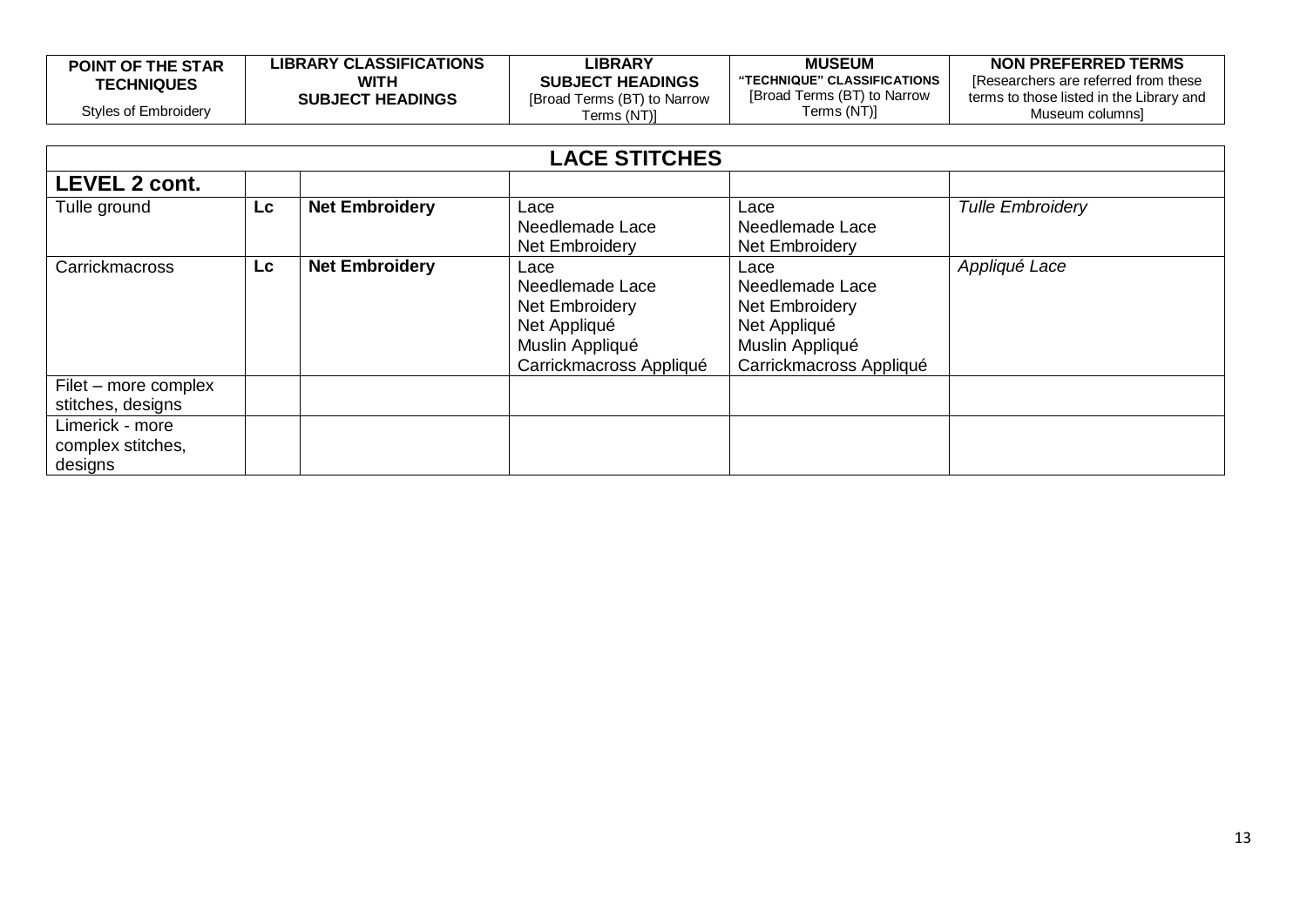| <b>POINT OF THE STAR</b> | <b>LIBRARY CLASSIFICATIONS</b> | <b>LIBRARY</b>              | <b>MUSEUM</b>               | NON PREFERRED TERMS                      |
|--------------------------|--------------------------------|-----------------------------|-----------------------------|------------------------------------------|
| <b>TECHNIQUES</b>        | WITH                           | <b>SUBJECT HEADINGS</b>     | "TECHNIQUE" CLASSIFICATIONS | IResearchers are referred from these     |
|                          | <b>SUBJECT HEADINGS</b>        | [Broad Terms (BT) to Narrow | [Broad Terms (BT) to Narrow | terms to those listed in the Library and |
| Styles of Embroidery     |                                | Terms (NT)I                 | Terms (NT)]                 | Museum columnsl                          |

| <b>LACE STITCHES</b>                       |           |                    |                                                                                                                                                                                       |                                                                                                                                                                                       |                                               |
|--------------------------------------------|-----------|--------------------|---------------------------------------------------------------------------------------------------------------------------------------------------------------------------------------|---------------------------------------------------------------------------------------------------------------------------------------------------------------------------------------|-----------------------------------------------|
| <b>LEVEL 3</b>                             |           |                    |                                                                                                                                                                                       |                                                                                                                                                                                       |                                               |
| <b>Needle lace</b>                         |           |                    |                                                                                                                                                                                       |                                                                                                                                                                                       |                                               |
| Modern Hedebo                              | <b>Bm</b> | <b>Hedebo</b>      | Whitework<br>Hedebo                                                                                                                                                                   | Whitework<br>Hedebo                                                                                                                                                                   | <b>White Embroidery</b><br>Hedebosyning       |
| <b>Venetian Plat</b>                       | La        | <b>Needle Lace</b> | Lace<br>Needlemade Lace<br>Needle Lace<br>Venetian Needle Lace<br><b>Venetian Plat</b>                                                                                                | Lace<br>Needlemade Lace<br>Needle Lace<br>Venetian Needle Lace<br><b>Venetian Plat</b>                                                                                                | <b>Point Plat Lace</b>                        |
| Point de Venise with<br>padding            | La        | <b>Needle Lace</b> | Lace<br>Needlemade Lace<br>Needle Lace<br>Venetian Needle Lace<br>Point de Venise                                                                                                     | Lace<br>Needlemade Lace<br>Needle Lace<br>Venetian Needle Lace<br>Point de Venise                                                                                                     | <b>Venetian Lace</b><br><b>Venetian Point</b> |
| Layered style - Point<br>de Gaze, Brussels | La        | <b>Needle Lace</b> | Lace<br>Needlemade Lace<br>Needle Lace<br><b>Flemish Needle Lace</b><br>Point de Gaze<br>Lace<br>Needlemade Lace<br>Needle Lace<br><b>Flemish Needle Lace</b><br><b>Brussels Lace</b> | Lace<br>Needlemade Lace<br>Needle Lace<br><b>Flemish Needle Lace</b><br>Point de Gaze<br>Lace<br>Needlemade Lace<br>Needle Lace<br><b>Flemish Needle Lace</b><br><b>Brussels Lace</b> |                                               |
|                                            |           |                    |                                                                                                                                                                                       |                                                                                                                                                                                       |                                               |
| <b>Knotted lace</b>                        |           |                    |                                                                                                                                                                                       |                                                                                                                                                                                       |                                               |
| Armenian lace -<br>complex                 |           |                    |                                                                                                                                                                                       |                                                                                                                                                                                       |                                               |
| Needlerun net                              |           |                    |                                                                                                                                                                                       |                                                                                                                                                                                       |                                               |
| Filet - using handmade<br>net              |           |                    |                                                                                                                                                                                       |                                                                                                                                                                                       |                                               |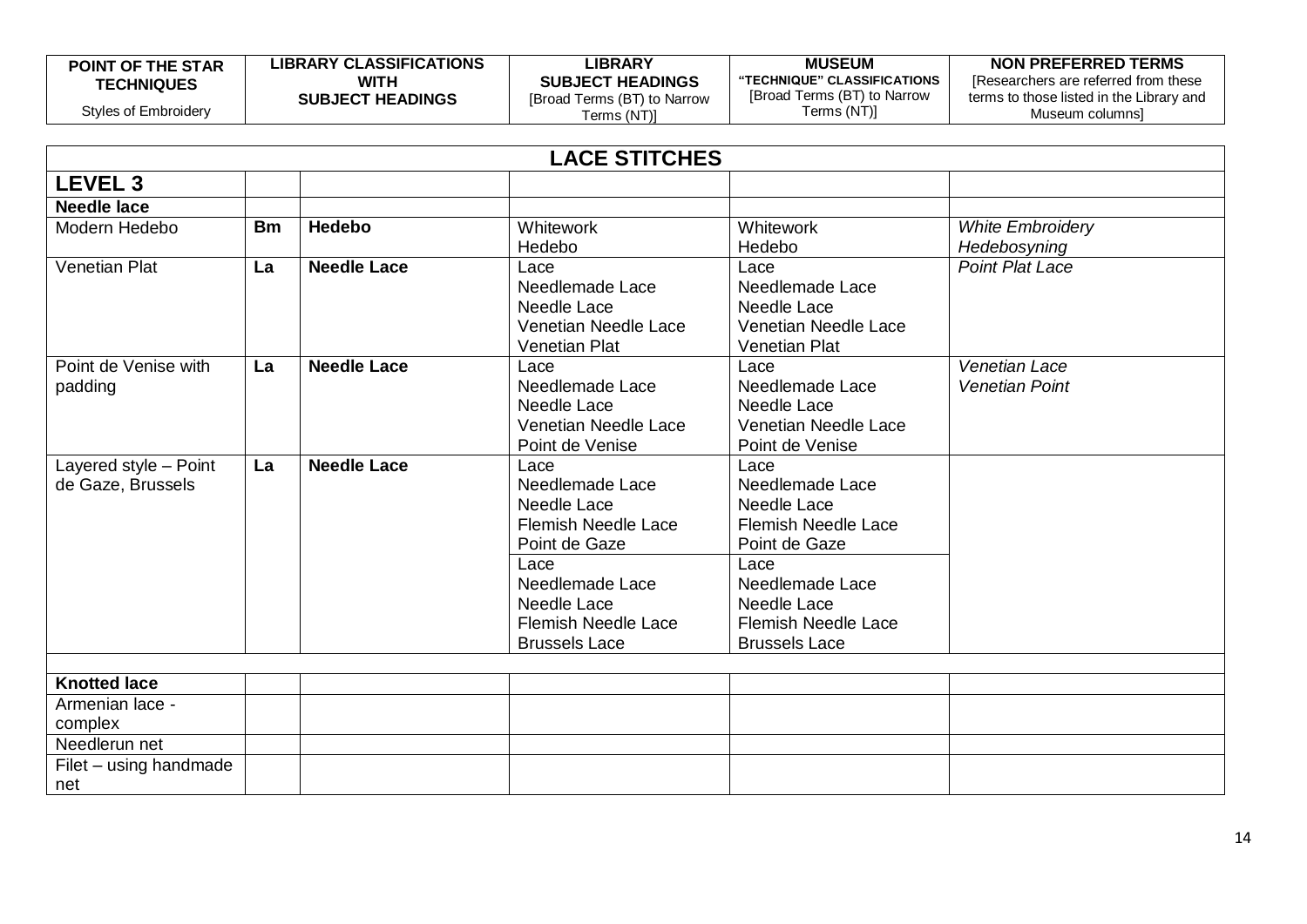| <b>POINT OF THE STAR</b> | <b>LIBRARY CLASSIFICATIONS</b> | LIBRARY                     | <b>MUSEUM</b>               | NON PREFERRED TERMS                      |
|--------------------------|--------------------------------|-----------------------------|-----------------------------|------------------------------------------|
| <b>TECHNIQUES</b>        | WITH                           | <b>SUBJECT HEADINGS</b>     | "TECHNIQUE" CLASSIFICATIONS | IResearchers are referred from these     |
|                          | <b>SUBJECT HEADINGS</b>        | [Broad Terms (BT) to Narrow | [Broad Terms (BT) to Narrow | terms to those listed in the Library and |
| Styles of Embroidery     |                                | Terms (NT)]                 | Terms (NT)]                 | Museum columnsi                          |

|                              | <b>LACE STITCHES</b> |                     |                                                                  |                                                                  |  |  |
|------------------------------|----------------------|---------------------|------------------------------------------------------------------|------------------------------------------------------------------|--|--|
| <b>LEVEL 4</b>               |                      |                     |                                                                  |                                                                  |  |  |
| <b>Needle lace</b>           |                      |                     |                                                                  |                                                                  |  |  |
| Reticella - further          |                      |                     |                                                                  |                                                                  |  |  |
| studies                      |                      |                     |                                                                  |                                                                  |  |  |
| Any buttonhole lace -        |                      |                     |                                                                  |                                                                  |  |  |
| further studies              |                      |                     |                                                                  |                                                                  |  |  |
| Punto in Aria                | La                   | <b>Needle Lace</b>  | Lace<br>Needlemade Lace<br>Needle Lace<br>Punto in Aria          | Lace<br>Needlemade Lace<br>Needle Lace<br>Punto in Aria          |  |  |
| <b>Knotted lace</b>          |                      |                     |                                                                  |                                                                  |  |  |
| Armenian - Bebilla<br>edging | Lb                   | <b>Knotted Lace</b> | Lace<br>Needlemade Lace<br><b>Knotted Lace</b><br><b>Bebilla</b> | Lace<br>Needlemade Lace<br><b>Knotted Lace</b><br><b>Bebilla</b> |  |  |
| Needlerun net                |                      |                     |                                                                  |                                                                  |  |  |
| Filet – further studies      |                      |                     |                                                                  |                                                                  |  |  |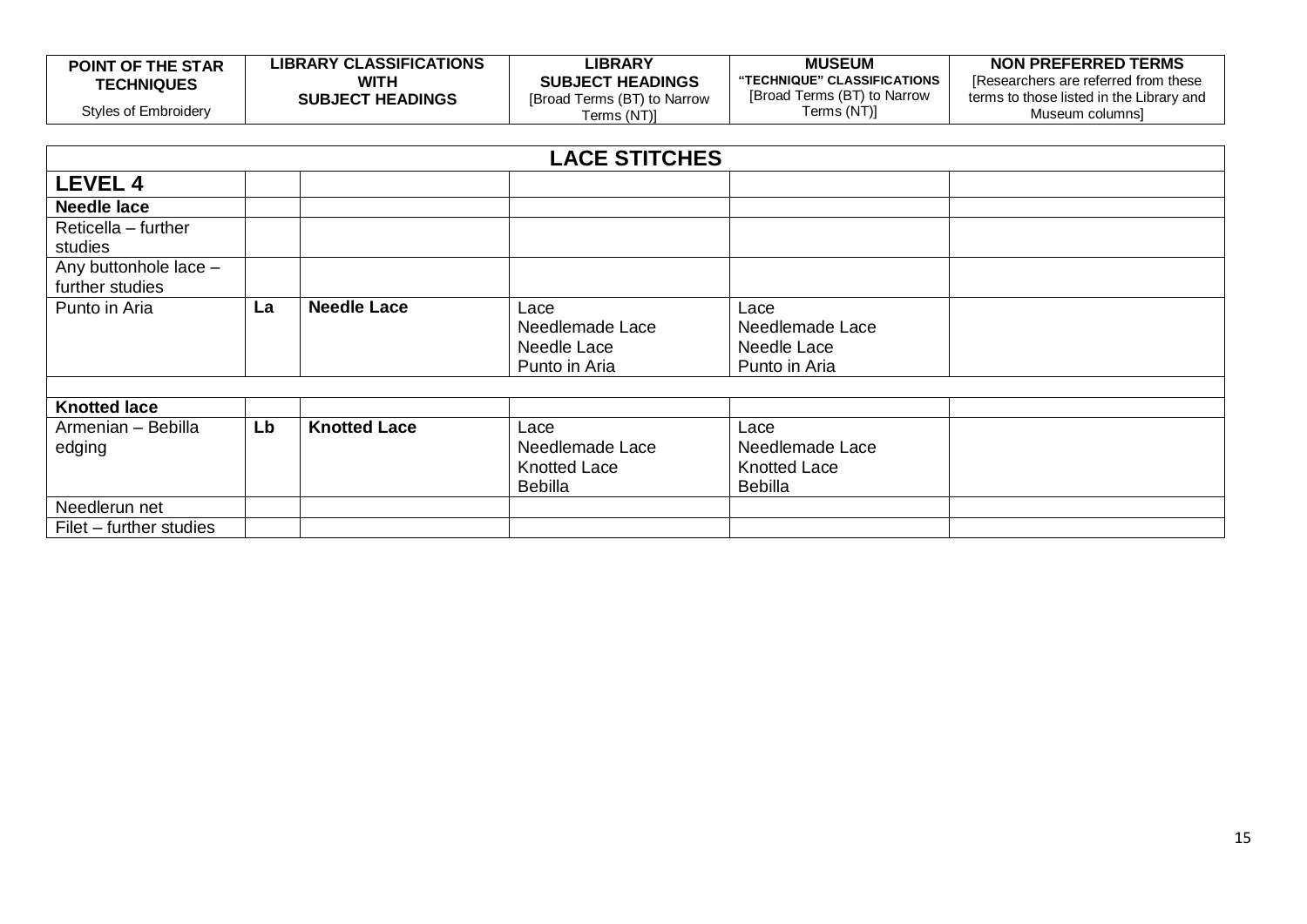| <b>POINT OF THE STAR</b> | <b>LIBRARY CLASSIFICATIONS</b> | LIBRARY                     | <b>MUSEUM</b>               | NON PREFERRED TERMS                      |
|--------------------------|--------------------------------|-----------------------------|-----------------------------|------------------------------------------|
| <b>TECHNIQUES</b>        | WITH                           | <b>SUBJECT HEADINGS</b>     | "TECHNIQUE" CLASSIFICATIONS | [Researchers are referred from these     |
|                          | <b>SUBJECT HEADINGS</b>        | [Broad Terms (BT) to Narrow | [Broad Terms (BT) to Narrow | terms to those listed in the Library and |
| Styles of Embroidery     |                                | Terms (NT)]                 | Terms (NT)]                 | Museum columnsì                          |

|                                         |                |                            | <b>SURFACE STITCHES</b>                                            |                                                                    |                                                                                        |
|-----------------------------------------|----------------|----------------------------|--------------------------------------------------------------------|--------------------------------------------------------------------|----------------------------------------------------------------------------------------|
| <b>LEVEL 1</b>                          |                |                            |                                                                    |                                                                    |                                                                                        |
| Basic stitch groups                     | Ab             | <b>Stitches</b>            | <b>Stitches</b>                                                    | <b>Stitches</b>                                                    |                                                                                        |
|                                         | C.             | <b>Surface Stitchery</b>   | <b>Surface Stitchery</b>                                           | <b>Surface Stitchery</b>                                           | <b>Free Stitchery</b>                                                                  |
| Crewel embroidery -<br>elementary       | $ch$           | <b>Crewel Work</b>         | <b>Surface Stitchery</b><br><b>Crewel Work</b>                     | <b>Surface Stitchery</b><br><b>Crewel Work</b>                     | <b>American Crewel Work</b><br><b>Crewel Embroidery</b><br>Crewelwork<br>Jacobean Work |
| Laid work - simple                      | C <sub>t</sub> | <b>Laid Work</b>           | <b>Surface Stitchery</b><br>Laid Work                              | <b>Surface Stitchery</b><br>Laid Work                              |                                                                                        |
| Shadow work                             | Cy             | <b>Shadow Work</b>         | <b>Surface Stitchery</b><br><b>Shadow Work</b>                     | <b>Surface Stitchery</b><br><b>Shadow Work</b>                     | <b>Shadow Embroidery</b>                                                               |
| Basic stitch<br>development             |                |                            |                                                                    |                                                                    |                                                                                        |
| Satin stitch - including<br>monograms   | Ab             | <b>Stitches</b>            | <b>Stitches</b><br><b>Flat Stitches</b><br>Satin Stitch            | <b>Stitches</b><br><b>Flat Stitches</b><br><b>Satin Stitch</b>     |                                                                                        |
|                                         | KI             | <b>Monograms</b>           | Monograms                                                          | Monograms                                                          |                                                                                        |
| Isolated filling stitches               |                |                            |                                                                    |                                                                    |                                                                                        |
| Feather stitch - Dorset<br>feather work | Cd             | <b>Dorset Feather Work</b> | <b>Surface Stitchery</b><br><b>Dorset Feather Work</b>             | <b>Surface Stitchery</b><br><b>Dorset Feather Work</b>             |                                                                                        |
|                                         | Ab             | <b>Stitches</b>            | <b>Stitches</b><br><b>Looped Stitches</b><br><b>Feather Stitch</b> | <b>Stitches</b><br><b>Looped Stitches</b><br><b>Feather Stitch</b> |                                                                                        |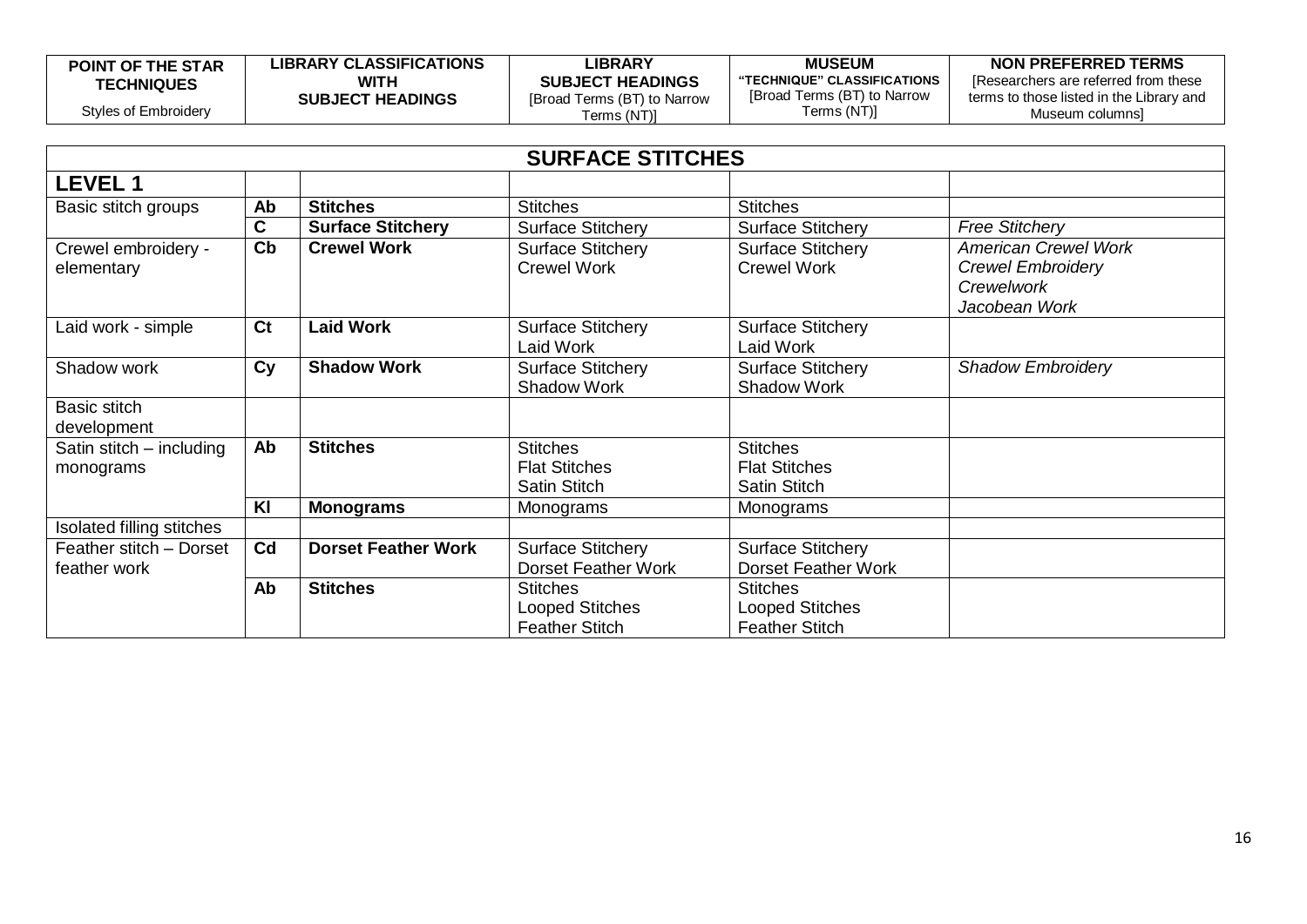| <b>POINT OF THE STAR</b><br><b>TECHNIQUES</b> | <b>LIBRARY CLASSIFICATIONS</b><br>WITH | LIBRARY<br><b>SUBJECT HEADINGS</b>         | <b>MUSEUM</b><br>"TECHNIQUE" CLASSIFICATIONS<br>[Broad Terms (BT) to Narrow | NON PREFERRED TERMS<br>IResearchers are referred from these<br>terms to those listed in the Library and |
|-----------------------------------------------|----------------------------------------|--------------------------------------------|-----------------------------------------------------------------------------|---------------------------------------------------------------------------------------------------------|
| Styles of Embroidery                          | <b>SUBJECT HEADINGS</b>                | [Broad Terms (BT) to Narrow<br>Terms (NT)] | Terms (NT)]                                                                 | Museum columnsi                                                                                         |

|                                                                 | <b>SURFACE STITCHES</b> |                                |                                                                                           |                                                                                         |                                                            |  |
|-----------------------------------------------------------------|-------------------------|--------------------------------|-------------------------------------------------------------------------------------------|-----------------------------------------------------------------------------------------|------------------------------------------------------------|--|
| <b>LEVEL 2</b>                                                  |                         |                                |                                                                                           |                                                                                         |                                                            |  |
| Laid work - can use<br>metal work                               | $\mathsf{Cm}$           | <b>Metal Thread Embroidery</b> | <b>Surface Stitchery</b><br><b>Metal Thread Embroidery</b>                                | <b>Surface Stitchery</b><br><b>Metal Thread Embroidery</b>                              |                                                            |  |
| Ethnic embroidery (not<br>counted) - Swedish,<br>Hungarian, etc | R                       | <b>Ethnic Embroidery</b>       | <b>Ethnic Embroidery</b><br>[Look also for this term followed<br>by country sub-headings] | <b>Ethnic Embroidery</b><br>[Look also for objects by<br>country                        |                                                            |  |
| Beading, bullion and<br>sequin embroidery                       | Cf                      | <b>Bead Embroidery</b>         | <b>Surface Stitchery</b><br><b>Bead Embroidery</b>                                        | <b>Surface Stitchery</b><br><b>Bead Embroidery</b>                                      | Beading<br>Sequin Embroidery<br><b>Spangled Embroidery</b> |  |
|                                                                 | $\mathsf{cm}$           | <b>Metal Thread Embroidery</b> | <b>Surface Stitchery</b><br><b>Metal Thread Embroidery</b><br><b>Bullion Embroidery</b>   | <b>Surface Stitchery</b><br><b>Metal Thread Embroidery</b><br><b>Bullion Embroidery</b> | <b>Bullion Work</b>                                        |  |
| Crewel – including long<br>and short stitch                     | Ab                      | <b>Stitches</b>                | <b>Stitches</b><br><b>Flat Stitches</b><br>Long and Short Stitch                          | <b>Stitches</b><br><b>Flat Stitches</b><br>Long and Short Stitch                        |                                                            |  |
| Mountmellick                                                    | <b>Bn</b>               | <b>Mountmellick</b>            | Whitework<br><b>Mountmellick</b>                                                          | Whitework<br><b>Mountmellick</b>                                                        |                                                            |  |
| Chinese or Japanese<br>silk work                                | Cs                      | <b>Silk Embroidery</b>         | <b>Surface Stitchery</b><br>Silk Embroidery<br><b>Chinese Silk Embroidery</b>             | <b>Surface Stitchery</b><br>Silk Embroidery<br><b>Chinese Silk Embroidery</b>           |                                                            |  |
|                                                                 | Cs                      | <b>Silk Embroidery</b>         | <b>Surface Stitchery</b><br>Silk Embroidery<br>Japanese Silk Embroidery                   | <b>Surface Stitchery</b><br><b>Silk Embroidery</b><br>Japanese Silk Embroidery          |                                                            |  |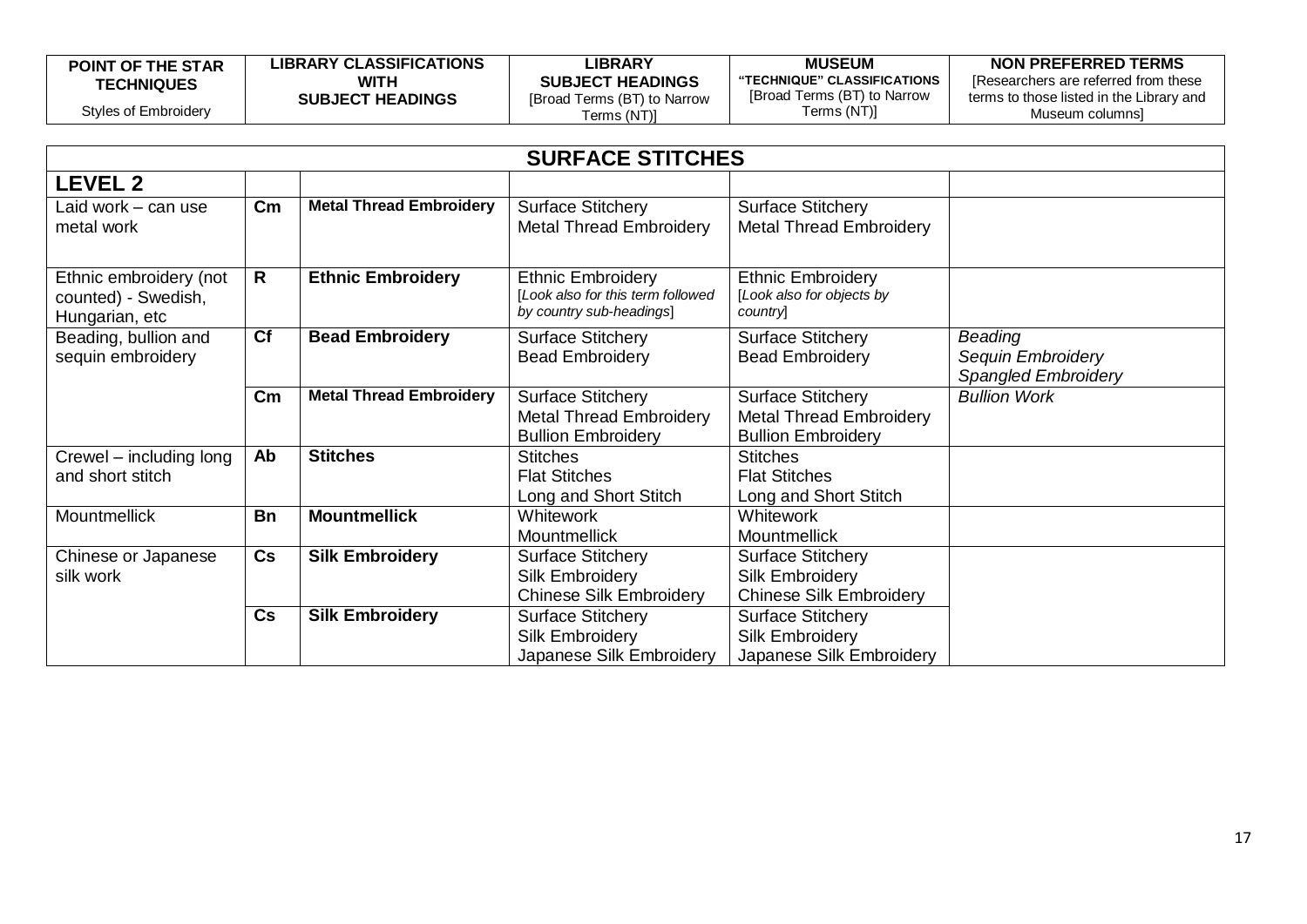| <b>POINT OF THE STAR</b> | <b>LIBRARY CLASSIFICATIONS</b> | <b>_IBRARY</b>              | <b>MUSEUM</b>               | NON PREFERRED TERMS                      |
|--------------------------|--------------------------------|-----------------------------|-----------------------------|------------------------------------------|
| <b>TECHNIQUES</b>        | <b>WITH</b>                    | <b>SUBJECT HEADINGS</b>     | "TECHNIQUE" CLASSIFICATIONS | IResearchers are referred from these     |
|                          | <b>SUBJECT HEADINGS</b>        | [Broad Terms (BT) to Narrow | [Broad Terms (BT) to Narrow | terms to those listed in the Library and |
| Styles of Embroidery     |                                | [(NT) Terms                 | Terms (NT)]                 | Museum columnsi                          |

|                                                                                          |                |                                  | <b>SURFACE STITCHES</b>                                             |                                                                     |                                                                                     |
|------------------------------------------------------------------------------------------|----------------|----------------------------------|---------------------------------------------------------------------|---------------------------------------------------------------------|-------------------------------------------------------------------------------------|
| <b>LEVEL 3</b>                                                                           |                |                                  |                                                                     |                                                                     |                                                                                     |
| Metal thread<br>embroidery - couching,                                                   | C <sub>t</sub> | <b>Couching</b>                  | <b>Surface Stitchery</b><br>Couching                                | <b>Surface Stitchery</b><br>Couching                                |                                                                                     |
| laid, raised work                                                                        | cr             | <b>Raised Work</b>               | <b>Surface Stitchery</b><br><b>Raised Work</b>                      | Surface Stitchery<br><b>Raised Work</b>                             | <b>Embossed Work</b><br><b>Embroidery on the Stamp</b>                              |
| Shisha work                                                                              | C <sub>k</sub> | <b>Shisha Work</b>               | Shisha Work                                                         | Shisha Work                                                         | Abhla Bharat<br><b>Mirror Embroidery</b><br>Mirror Work<br>Shisha Mirror Embroidery |
| Ethnic embroidery -<br>further study                                                     |                |                                  |                                                                     |                                                                     |                                                                                     |
| Stump work                                                                               | cr             | <b>Raised Work</b>               | <b>Surface Stitchery</b><br><b>Raised Work</b><br><b>Stump Work</b> | <b>Surface Stitchery</b><br><b>Raised Work</b><br><b>Stump Work</b> | <b>Stumpwork</b>                                                                    |
| Crewel embroidery -<br>further study                                                     | $\mathbf b$    |                                  |                                                                     |                                                                     |                                                                                     |
| <b>LEVEL 4</b>                                                                           |                |                                  |                                                                     |                                                                     |                                                                                     |
| Crewel embroidery -<br>further study                                                     |                |                                  |                                                                     |                                                                     |                                                                                     |
| Metal thread<br>embroidery - mixed<br>techniques,<br>ecclesiastical<br>Ethnic embroidery | G              | <b>Ecclesiastical Embroidery</b> | <b>Ecclesiastical Embroidery</b>                                    | <b>Ecclesiastical Embroidery</b>                                    | <b>Church Embroidery</b>                                                            |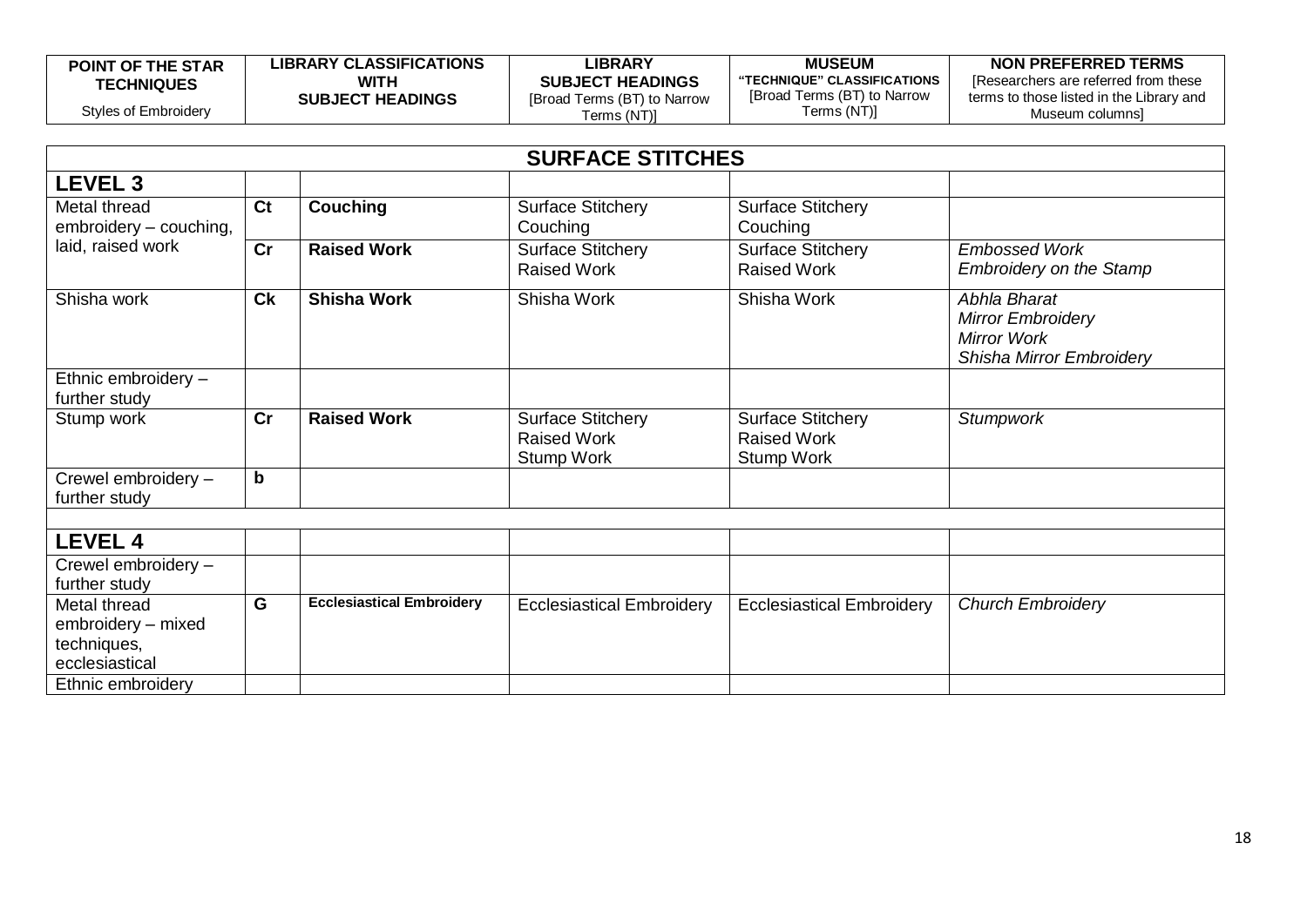| <b>POINT OF THE STAR</b> | <b>LIBRARY CLASSIFICATIONS</b> | LIBRARY                     | <b>MUSEUM</b>               | NON PREFERRED TERMS                      |
|--------------------------|--------------------------------|-----------------------------|-----------------------------|------------------------------------------|
| <b>TECHNIQUES</b>        | WITH                           | <b>SUBJECT HEADINGS</b>     | "TECHNIQUE" CLASSIFICATIONS | IResearchers are referred from these     |
|                          | <b>SUBJECT HEADINGS</b>        | [Broad Terms (BT) to Narrow | [Broad Terms (BT) to Narrow | terms to those listed in the Library and |
| Styles of Embroidery     |                                | Terms (NT)]                 | Terms (NT)]                 | Museum columnsi                          |

|                                      |           |                              | <b>FABRIC LAYERED</b>                                                   |                                                                         |                                                                               |
|--------------------------------------|-----------|------------------------------|-------------------------------------------------------------------------|-------------------------------------------------------------------------|-------------------------------------------------------------------------------|
| <b>LEVEL 1</b>                       |           |                              |                                                                         |                                                                         |                                                                               |
| Quilting                             |           |                              |                                                                         |                                                                         |                                                                               |
| Wadded quilting                      | Pa        | Quilting                     | Quilting<br><b>Wadded Quilting</b>                                      | Quilting<br><b>Wadded Quilting</b>                                      | <b>American Quilting</b><br><b>Durham Quilting</b><br><b>English Quilting</b> |
| Flat quilting $-$ two<br>layers      | Pa        | Quilting                     | Quilting<br><b>Flat Quilting</b>                                        | Quilting<br><b>Flat Quilting</b>                                        | <b>False Quilting</b><br>Queen Anne Quilting                                  |
| Stuffed quilting -<br>Trapunto       | Pa        | <b>Stuffed Quilting</b>      | Quilting<br><b>Stuffed Quilting</b><br><b>Trapunto Quilting</b>         | Quilting<br><b>Stuffed Quilting</b><br><b>Trapunto Quilting</b>         |                                                                               |
| <b>Other</b>                         |           |                              |                                                                         |                                                                         |                                                                               |
| Simple soft toys                     | <b>Jc</b> | Toys                         | <b>Textile Arts</b><br>Toy Making                                       | <b>Textile Arts</b><br>Toy Making                                       | <b>Soft Toy Making</b>                                                        |
| <b>Embroidered boxes</b>             | Jg        | <b>Household Accessories</b> | <b>Household Accessories</b><br><b>Box Making</b>                       | <b>Household Accessories</b><br><b>Box Making</b>                       |                                                                               |
|                                      | Jg        | <b>Household Accessories</b> | <b>Household Accessories</b><br><b>Boxes</b><br><b>Ornamental Boxes</b> | <b>Household Accessories</b><br><b>Boxes</b><br><b>Ornamental Boxes</b> |                                                                               |
| Sculptured items -<br>stocking faces | Pv        | <b>Fabric Manipulated</b>    | <b>Fabric Manipulated</b><br>Soft Sculpture<br><b>Stocking Faces</b>    | <b>Fabric Manipulated</b><br>Soft Sculpture<br><b>Stocking Faces</b>    |                                                                               |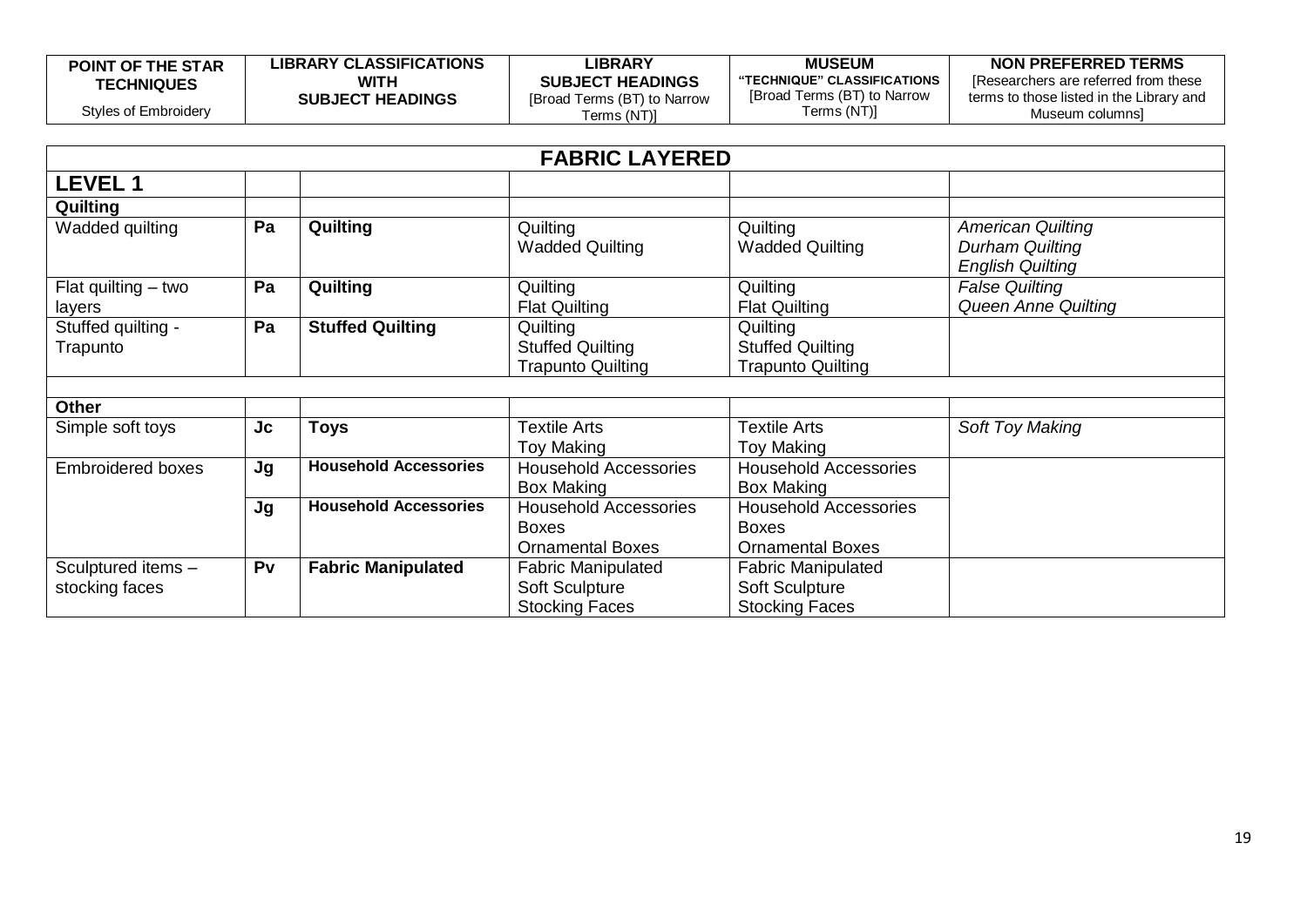| <b>POINT OF THE STAR</b> | <b>LIBRARY CLASSIFICATIONS</b> | <b>LIBRARY</b>              | <b>MUSEUM</b>               | NON PREFERRED TERMS                      |
|--------------------------|--------------------------------|-----------------------------|-----------------------------|------------------------------------------|
| <b>TECHNIQUES</b>        | <b>WITH</b>                    | <b>SUBJECT HEADINGS</b>     | "TECHNIQUE" CLASSIFICATIONS | [Researchers are referred from these     |
|                          | <b>SUBJECT HEADINGS</b>        | [Broad Terms (BT) to Narrow | [Broad Terms (BT) to Narrow | terms to those listed in the Library and |
| Styles of Embroidery     |                                | [erms (NT)]                 | Terms (NT)]                 | Museum columnsi                          |

|                           | <b>FABRIC LAYERED</b> |                   |                                                               |                                      |                         |  |  |
|---------------------------|-----------------------|-------------------|---------------------------------------------------------------|--------------------------------------|-------------------------|--|--|
| <b>LEVEL 2</b>            |                       |                   |                                                               |                                      |                         |  |  |
| Quilting                  |                       |                   |                                                               |                                      |                         |  |  |
| Tied quilting             | Pa                    | Quilting          | Quilting                                                      | Quilting                             |                         |  |  |
|                           |                       |                   | <b>Tied Quilting</b>                                          | <b>Tied Quilting</b>                 |                         |  |  |
| Shadow quilting           | Pa                    | <b>Quilting</b>   | Quilting                                                      | Quilting                             |                         |  |  |
|                           |                       |                   | <b>Shadow Quilting</b>                                        | <b>Shadow Quilting</b>               |                         |  |  |
| Corded quilting - Italian | Pa                    | <b>Quilting</b>   | Quilting                                                      | Quilting                             | <b>Cord Quilting</b>    |  |  |
|                           |                       |                   | <b>Corded Quilting</b>                                        | <b>Corded Quilting</b>               | <b>Italian Quilting</b> |  |  |
| Ethnic quilting $-$       | Pa                    | Quilting          | Quilting                                                      | Quilting                             |                         |  |  |
| Sashiko, Kantha           |                       |                   | [Look also for this term followed<br>by country sub-headings] | [Look also for objects by<br>country |                         |  |  |
|                           | Pa                    | Quilting          | Quilting                                                      | Quilting                             | Kantha Quilting         |  |  |
|                           | Rm                    | <b>Bangladesh</b> | Kantha Embroidery                                             | Kantha Embroidery                    |                         |  |  |
|                           | Pa                    | Quilting          | Quilting                                                      | Quilting                             |                         |  |  |
|                           | Ro                    | Japan             | Sashiko                                                       | Sashiko                              |                         |  |  |
|                           |                       |                   |                                                               |                                      |                         |  |  |
| <b>Other</b>              |                       |                   |                                                               |                                      |                         |  |  |
| Sculptured items - soft   |                       |                   |                                                               |                                      |                         |  |  |
| toys                      |                       |                   |                                                               |                                      |                         |  |  |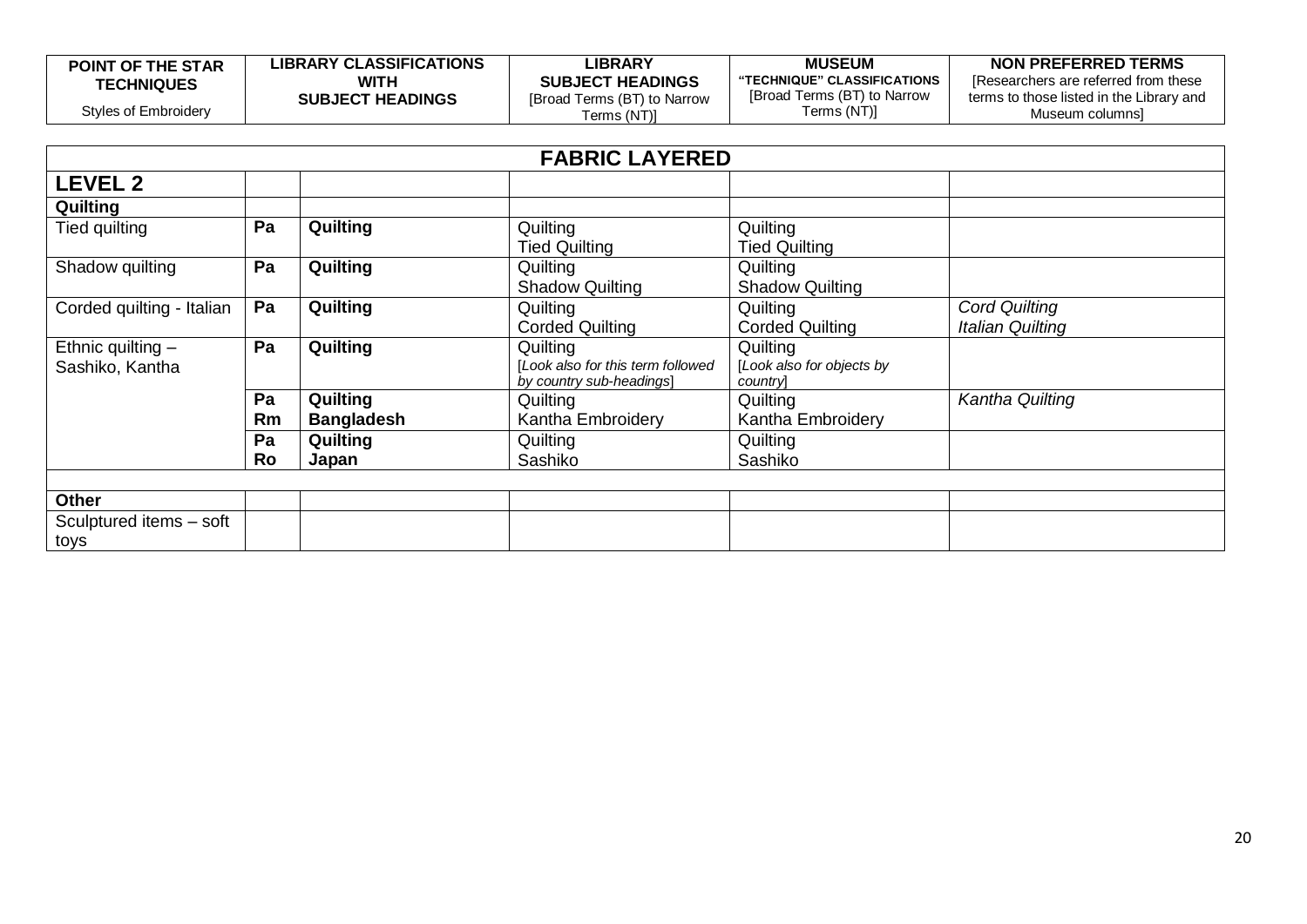| <b>POINT OF THE STAR</b> | <b>LIBRARY CLASSIFICATIONS</b> | <b>_IBRARY</b>              | <b>MUSEUM</b>                              | NON PREFERRED TERMS                      |
|--------------------------|--------------------------------|-----------------------------|--------------------------------------------|------------------------------------------|
| <b>TECHNIQUES</b>        | WITH                           | <b>SUBJECT HEADINGS</b>     | <b>"TECHNIQUE" CLASSIFICATIONS</b>         | Researchers are referred from these      |
| Styles of Embroidery     | <b>SUBJECT HEADINGS</b>        | [Broad Terms (BT) to Narrow | [Broad Terms (BT) to Narrow<br>Terms (NT)] | terms to those listed in the Library and |
|                          |                                | Terms (NT)]                 |                                            | Museum columnsi                          |

|                                            | <b>FABRIC LAYERED</b> |                     |                                       |                                                                     |                                                  |  |
|--------------------------------------------|-----------------------|---------------------|---------------------------------------|---------------------------------------------------------------------|--------------------------------------------------|--|
| <b>LEVEL 3</b>                             |                       |                     |                                       |                                                                     |                                                  |  |
| Quilting                                   |                       |                     |                                       |                                                                     |                                                  |  |
| Garments                                   | $\mathsf{lb}$         | <b>Wearable Art</b> | Clothing<br>Wearable Art              | Costume                                                             | <b>Clothes</b><br><b>Garments</b>                |  |
| Pillow quilting                            |                       |                     |                                       |                                                                     |                                                  |  |
| Pictorial quilting                         | Pa                    | Quilting            | Quilting<br><b>Pictorial Quilting</b> | Quilting<br><b>Pictorial Quilting</b>                               |                                                  |  |
|                                            |                       |                     |                                       | <b>Textiles</b><br><b>Textile Panels</b><br><b>Pictorial Quilts</b> | Arpilleras<br><b>Fabric Pictures</b>             |  |
|                                            |                       |                     |                                       |                                                                     |                                                  |  |
| <b>Other</b>                               |                       |                     |                                       |                                                                     |                                                  |  |
| Multi layered reverse<br>appliqué - Mola   | Pd                    | <b>Appliqué</b>     | Appliqué<br>Reverse Appliqué          | Appliqué<br>Reverse Appliqué                                        | Decoupe                                          |  |
|                                            | Pf                    | <b>Appliqué</b>     | Appliqué<br>San Blas Appliqué         | Appliqué<br>San Blas Appliqué                                       | Cuna Indian Embroidery<br>Kuna Indian Embroidery |  |
|                                            |                       |                     |                                       | <b>Costume Components</b><br>Molas                                  |                                                  |  |
|                                            |                       |                     |                                       |                                                                     |                                                  |  |
| <b>LEVEL 4</b>                             |                       |                     |                                       |                                                                     |                                                  |  |
| Quilting                                   |                       |                     |                                       |                                                                     |                                                  |  |
| Quilting combined with<br>other techniques |                       |                     |                                       |                                                                     |                                                  |  |
|                                            |                       |                     |                                       |                                                                     |                                                  |  |
| <b>Other</b>                               |                       |                     |                                       |                                                                     |                                                  |  |
| Further sculptural                         |                       |                     |                                       |                                                                     |                                                  |  |
| techniques - soft<br>techniques            |                       |                     |                                       |                                                                     |                                                  |  |
|                                            |                       |                     |                                       |                                                                     |                                                  |  |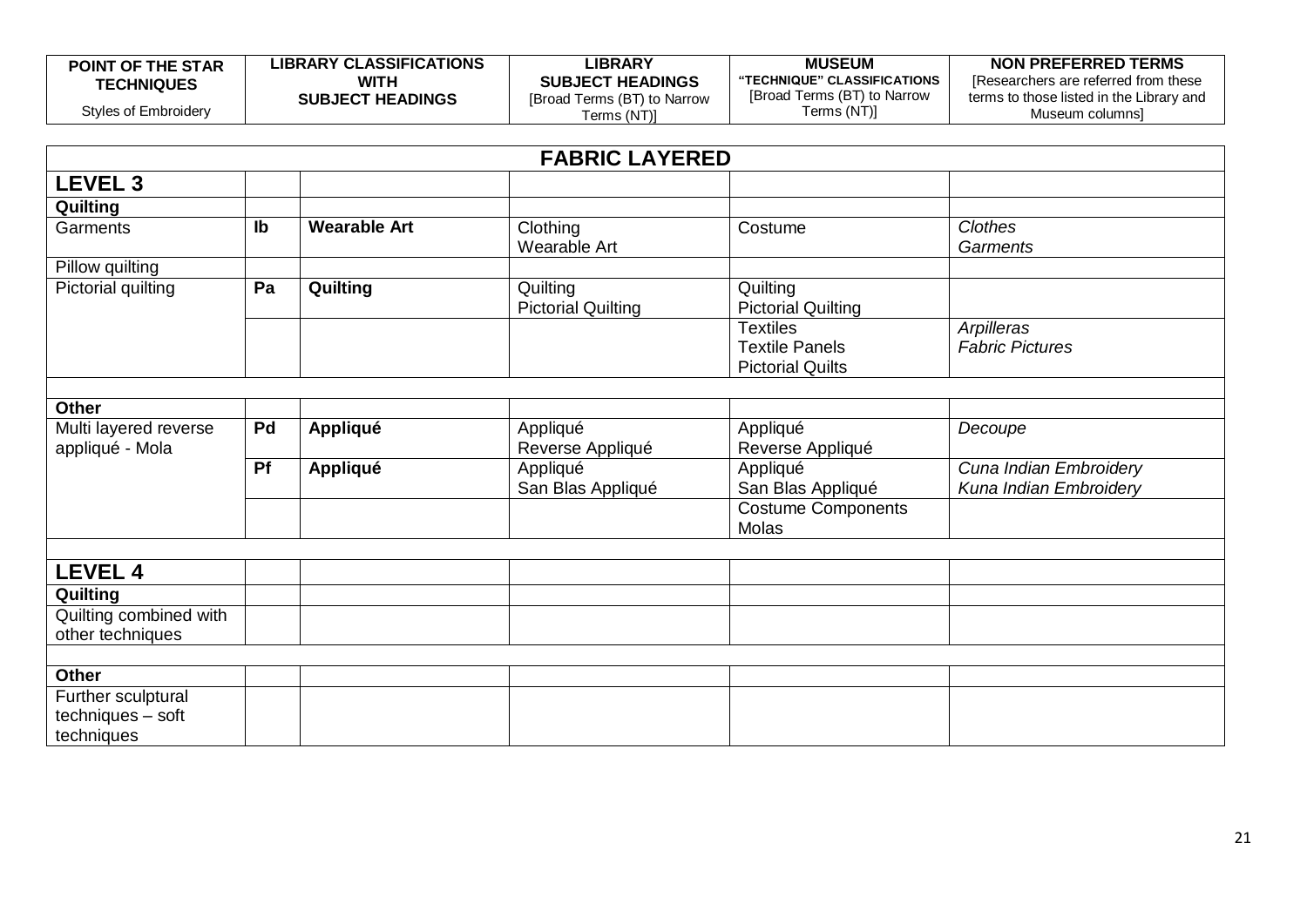| <b>POINT OF THE STAR</b> | <b>LIBRARY CLASSIFICATIONS</b> | LIBRARY                     | <b>MUSEUM</b>               | NON PREFERRED TERMS                      |
|--------------------------|--------------------------------|-----------------------------|-----------------------------|------------------------------------------|
| <b>TECHNIQUES</b>        | WITH                           | <b>SUBJECT HEADINGS</b>     | "TECHNIQUE" CLASSIFICATIONS | [Researchers are referred from these     |
|                          | <b>SUBJECT HEADINGS</b>        | [Broad Terms (BT) to Narrow | [Broad Terms (BT) to Narrow | terms to those listed in the Library and |
| Styles of Embroidery     |                                | Terms (NT)]                 | Terms (NT)]                 | Museum columns]                          |

|                                             | <b>FABRIC MANIPULATED</b> |                           |                                       |                                     |                                                         |  |
|---------------------------------------------|---------------------------|---------------------------|---------------------------------------|-------------------------------------|---------------------------------------------------------|--|
| <b>LEVEL1</b>                               |                           |                           |                                       |                                     |                                                         |  |
| English smocking                            | Pt                        | <b>Smocking</b>           | Smocking<br><b>English Smocking</b>   | Smocking<br><b>English Smocking</b> |                                                         |  |
| Punch work                                  | <b>Bp</b>                 | <b>Punch Work</b>         | <b>Whitework</b><br><b>Punch Work</b> | Whitework<br><b>Punch Work</b>      | <b>Rhodes Work</b>                                      |  |
| Tucking - decorative<br>and/or machine work | Pv                        | <b>Fabric Manipulated</b> | <b>Fabric Manipulated</b>             | <b>Fabric Manipulated</b>           | <b>Fabric Manipulation</b><br><b>Manipulated Fabric</b> |  |
| Machine smocking                            | Pt                        | <b>Smocking</b>           | Smocking<br><b>Machine Smocking</b>   | Smocking<br><b>Machine Smocking</b> |                                                         |  |
| Pulled fabric - edges<br>and borders        | <b>Bd</b>                 | <b>Pulled Fabric Work</b> | <b>Pulled Fabric Work</b>             | <b>Pulled Fabric Work</b>           | Drawn Fabric Work<br>Openwork<br><b>Punto Tirato</b>    |  |
| Danish pulled fabric                        |                           |                           |                                       |                                     |                                                         |  |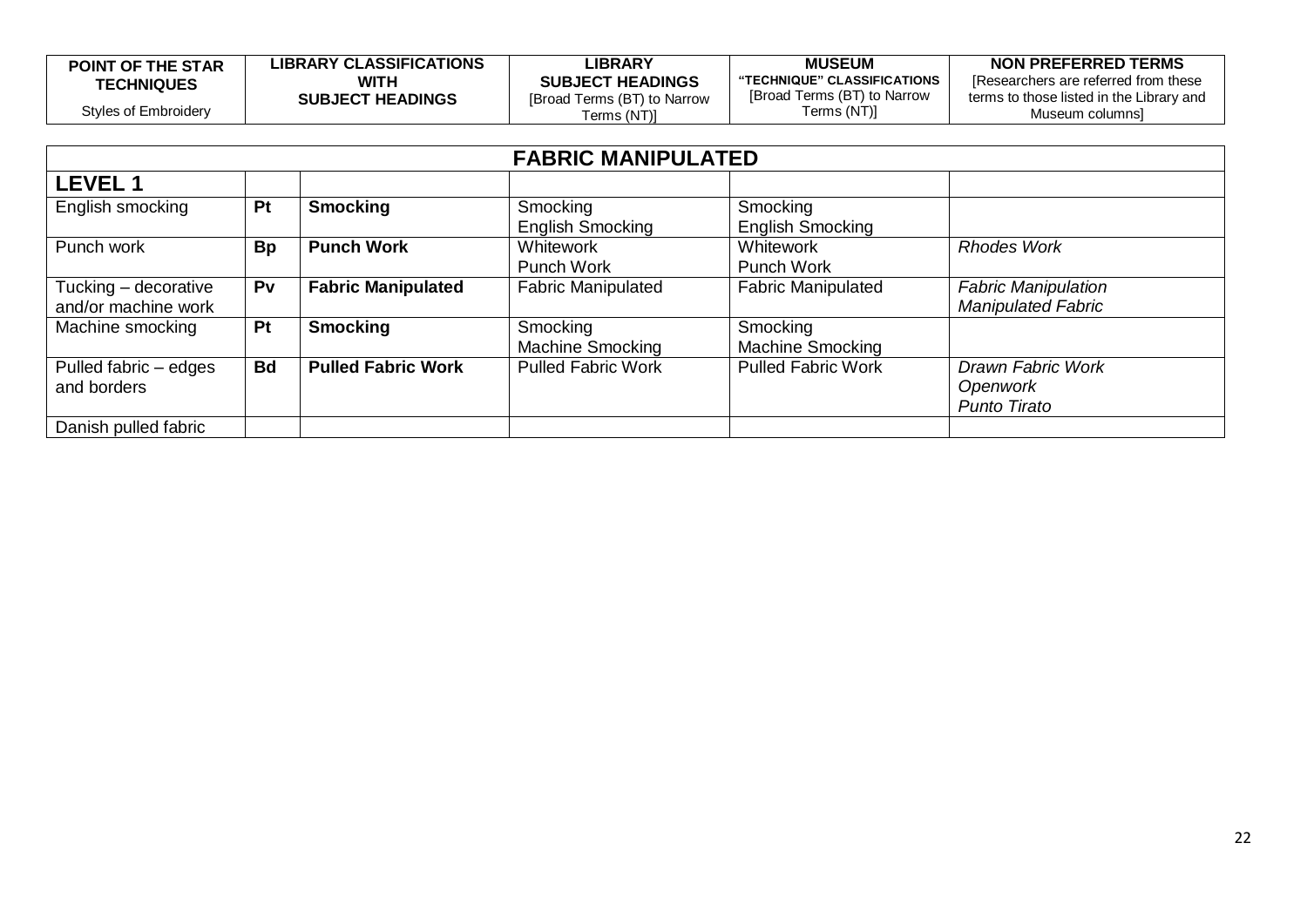| <b>POINT OF THE STAR</b> | <b>LIBRARY CLASSIFICATIONS</b> | LIBRARY                                    | <b>MUSEUM</b>                              | NON PREFERRED TERMS                                         |
|--------------------------|--------------------------------|--------------------------------------------|--------------------------------------------|-------------------------------------------------------------|
| <b>TECHNIQUES</b>        | WITH                           | <b>SUBJECT HEADINGS</b>                    | "TECHNIQUE" CLASSIFICATIONS                | IResearchers are referred from these                        |
| Styles of Embroidery     | <b>SUBJECT HEADINGS</b>        | [Broad Terms (BT) to Narrow<br>[ferms (NT) | [Broad Terms (BT) to Narrow<br>Terms (NT)] | terms to those listed in the Library and<br>Museum columnsi |

| <b>FABRIC MANIPULATED</b> |           |                         |                              |                              |                         |
|---------------------------|-----------|-------------------------|------------------------------|------------------------------|-------------------------|
| <b>LEVEL 2</b>            |           |                         |                              |                              |                         |
| Folded star patchwork     | Pr        | <b>Strip Patchwork</b>  | <b>Patchwork</b>             | <b>Patchwork</b>             |                         |
|                           |           |                         | <b>Strip Patchwork</b>       | <b>Strip Patchwork</b>       |                         |
|                           |           |                         | <b>Folded Star Patchwork</b> | <b>Folded Star Patchwork</b> |                         |
| Cathedral window          | <b>Pk</b> | <b>Pieced Patchwork</b> | <b>Patchwork</b>             | <b>Patchwork</b>             |                         |
| patchwork                 |           |                         | <b>Pieced Patchwork</b>      | <b>Pieced Patchwork</b>      |                         |
|                           |           |                         | Cathedral Window Patchwork   | Cathedral Window Patchwork   |                         |
| Shirring - decorative     | <b>Pt</b> | <b>Smocking</b>         | Smocking                     | Smocking                     | <b>Italian Smocking</b> |
|                           |           |                         | <b>Pattern Shirring</b>      | <b>Pattern Shirring</b>      | Shirring (Decorative)   |
| Pulled work -             |           |                         |                              |                              |                         |
| decorative grounds -      |           |                         |                              |                              |                         |
| Finnish                   |           |                         |                              |                              |                         |
| Pulled fabric stitches -  | Ab        | <b>Stitches</b>         | <b>Stitches</b>              | <b>Stitches</b>              |                         |
| various                   |           |                         |                              |                              |                         |
| Wired and manipulated     |           |                         |                              |                              |                         |
| fabric - sculptural       |           |                         |                              |                              |                         |
| techniques                |           |                         |                              |                              |                         |
| Pictorial smocking        | Pt        | <b>Smocking</b>         | Smocking                     | Smocking                     |                         |
|                           |           |                         | <b>Pictorial Smocking</b>    | <b>Pictorial Smocking</b>    |                         |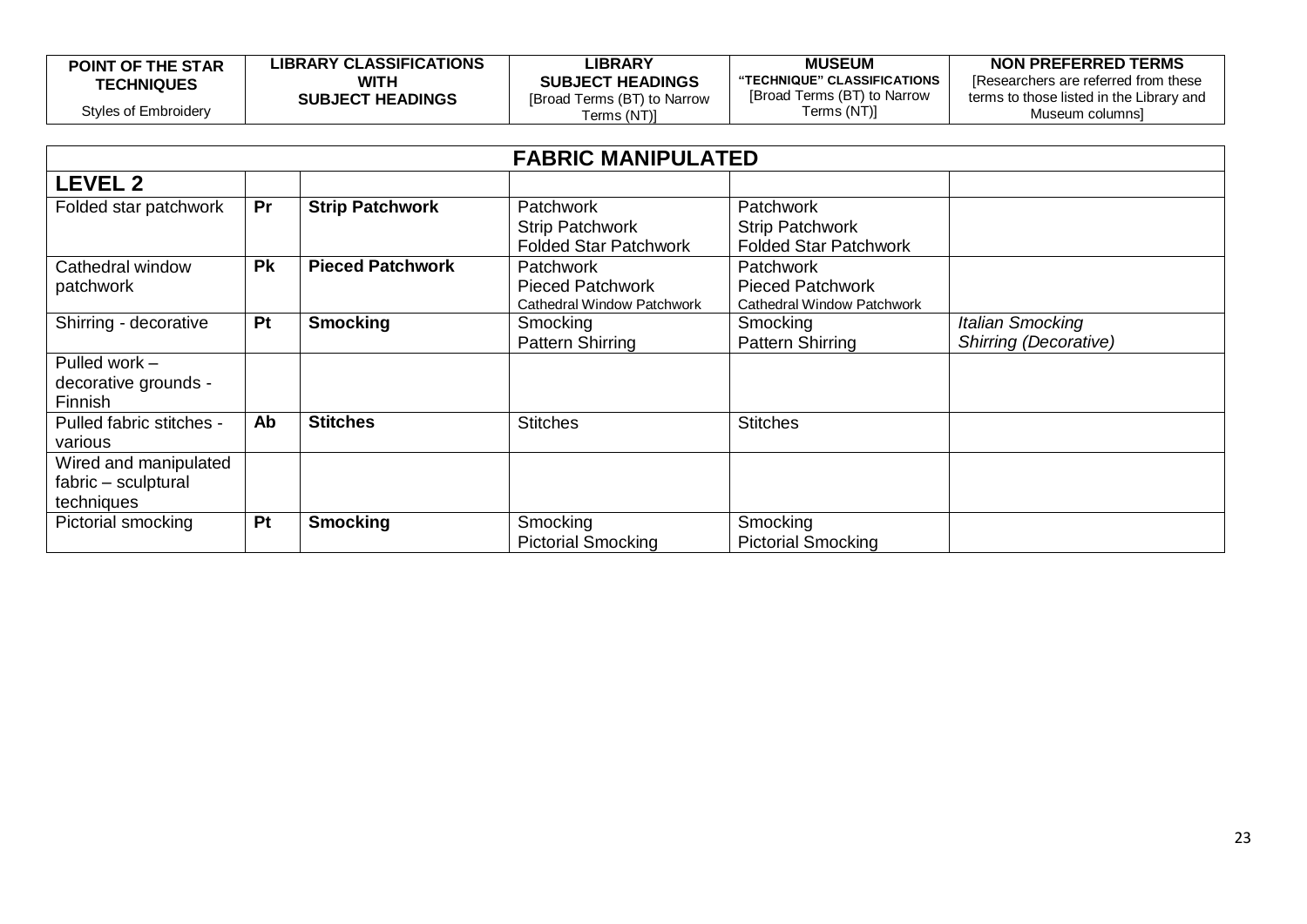| <b>POINT OF THE STAR</b> | <b>LIBRARY CLASSIFICATIONS</b> | LIBRARY                     | <b>MUSEUM</b>               | NON PREFERRED TERMS                      |
|--------------------------|--------------------------------|-----------------------------|-----------------------------|------------------------------------------|
| <b>TECHNIQUES</b>        | WITH                           | <b>SUBJECT HEADINGS</b>     | "TECHNIQUE" CLASSIFICATIONS | IResearchers are referred from these     |
|                          | <b>SUBJECT HEADINGS</b>        | [Broad Terms (BT) to Narrow | [Broad Terms (BT) to Narrow | terms to those listed in the Library and |
| Styles of Embroidery     |                                | [ferms (NT)                 | Terms (NT)]                 | Museum columnsì                          |

| <b>FABRIC MANIPULATED</b> |           |                                |                                |                                |                                                     |
|---------------------------|-----------|--------------------------------|--------------------------------|--------------------------------|-----------------------------------------------------|
| LEVEL <sub>3</sub>        |           |                                |                                |                                |                                                     |
| Pulled fabric - more      | <b>Bc</b> | <b>Ayrshire Embroidery</b>     | <b>Whitework</b>               | <b>Whitework</b>               | <b>Flowering</b>                                    |
| complex - Ayrshire        |           |                                | <b>Ayrshire Embroidery</b>     | <b>Ayrshire Embroidery</b>     | <b>Scottish Sewed Muslin</b><br><b>Sewed Muslin</b> |
| work<br>Blind smocking -  | Pt        | <b>Smocking</b>                | Smocking                       | Smocking                       |                                                     |
| Californian               |           |                                | <b>Blind Smocking</b>          | <b>Blind Smocking</b>          |                                                     |
| Ruching - various         |           |                                |                                |                                |                                                     |
| Casalguidi                | <b>Bf</b> | <b>Casalguidi Embroidery</b>   | <b>Whitework</b>               | Whitework                      |                                                     |
|                           |           |                                | Casalguidi Embroidery          | Casalguidi Embroidery          |                                                     |
| Schwalm                   | <b>Bs</b> | <b>Schwalm Embroidery</b>      | <b>Whitework</b>               | <b>Whitework</b>               | Schwalmer Weisstickerei                             |
|                           |           |                                | <b>Schwalm Embroidery</b>      | <b>Schwalm Embroidery</b>      |                                                     |
|                           |           |                                |                                |                                |                                                     |
| <b>LEVEL 4</b>            |           |                                |                                |                                |                                                     |
| Free manipulation -       |           |                                |                                |                                |                                                     |
| millinery techniques      |           |                                |                                |                                |                                                     |
| Contemporary              | O         | <b>Contemporary Embroidery</b> | <b>Contemporary Embroidery</b> | <b>Contemporary Embroidery</b> |                                                     |
| manipulated work          |           |                                |                                |                                |                                                     |
| Sculptural and/or         |           |                                |                                |                                |                                                     |
| textural work             |           |                                |                                |                                |                                                     |
| Smocking - more           |           |                                |                                |                                |                                                     |
| complex                   |           |                                |                                |                                |                                                     |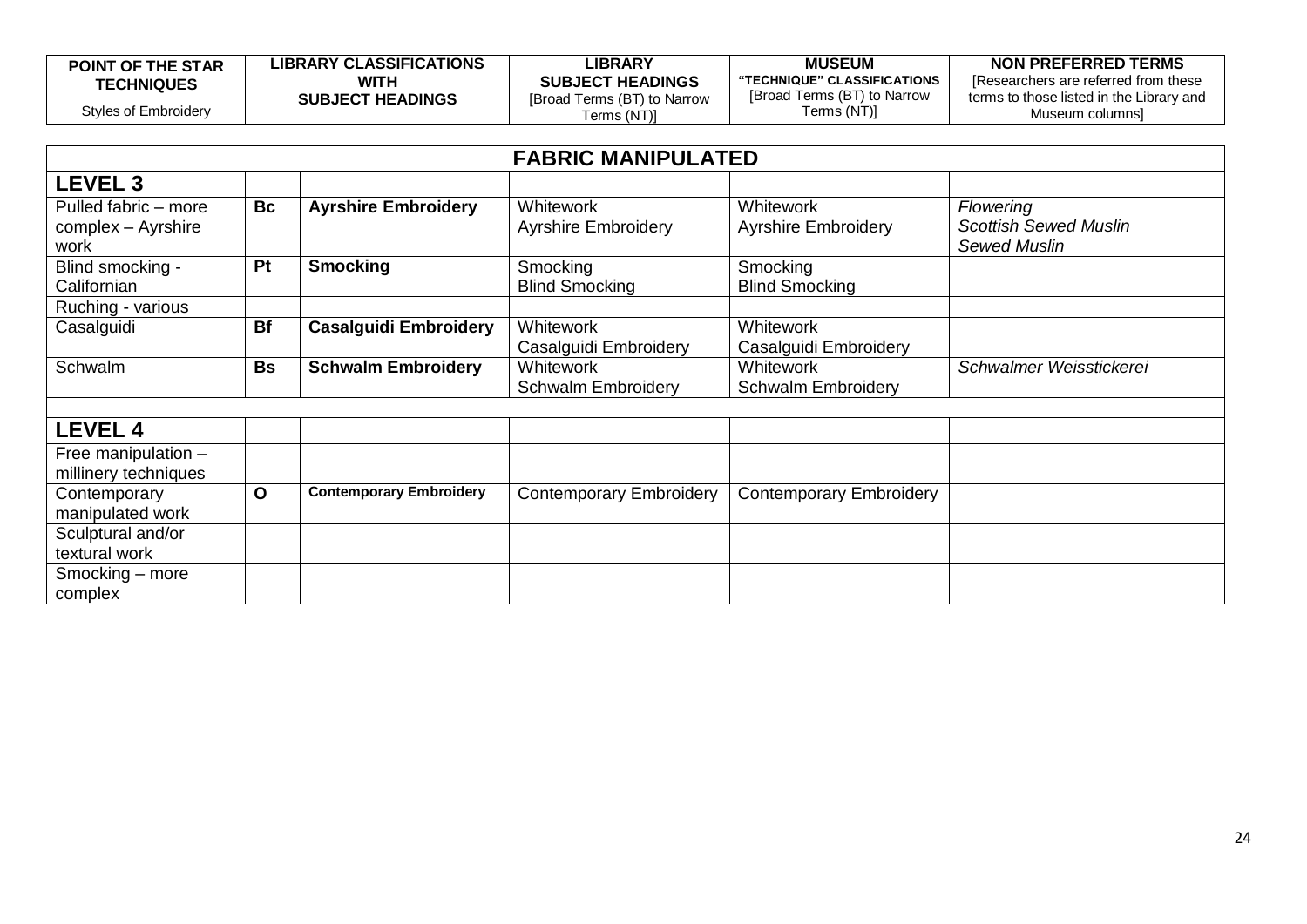| <b>POINT OF THE STAR</b> | <b>LIBRARY CLASSIFICATIONS</b> | LIBRARY                     | <b>MUSEUM</b>               | NON PREFERRED TERMS                      |
|--------------------------|--------------------------------|-----------------------------|-----------------------------|------------------------------------------|
| <b>TECHNIQUES</b>        | WITH                           | <b>SUBJECT HEADINGS</b>     | "TECHNIQUE" CLASSIFICATIONS | Researchers are referred from these      |
|                          | <b>SUBJECT HEADINGS</b>        | [Broad Terms (BT) to Narrow | [Broad Terms (BT) to Narrow | terms to those listed in the Library and |
| Styles of Embroidery     |                                | Terms (NT)]                 | Terms (NT)]                 | Museum columnsì                          |

| <b>FABRIC PERFORATED</b>                                      |           |                          |                                                                   |                                                            |                                                                         |
|---------------------------------------------------------------|-----------|--------------------------|-------------------------------------------------------------------|------------------------------------------------------------|-------------------------------------------------------------------------|
| <b>LEVEL 1</b>                                                |           |                          |                                                                   |                                                            |                                                                         |
| Simple hem stitches                                           | Ab,       | <b>Stitches</b>          | <b>Stitches</b><br>Drawn Thread Work Stitches<br><b>Hemstitch</b> | <b>Stitches</b><br>Drawn Thread Work Stitches<br>Hemstitch |                                                                         |
| Needle weaving on the<br>drawn thread                         | <b>Bb</b> | <b>Drawn Thread Work</b> | Whitework<br>Drawn Thread Work<br>Needleweaving                   | <b>Whitework</b><br>Drawn Thread Work<br>Needleweaving     | Net Weaving (Africa)<br>Swedish Weaving                                 |
| Hardanger                                                     | <b>Bh</b> | Hardanger                | <b>Whitework</b><br>Hardanger                                     | <b>Whitework</b><br>Hardanger                              | Hardangersom<br>Norwegian Drawn-work                                    |
| Roman cutwork – no<br>bars                                    | Ba        | <b>Cutwork</b>           | <b>Whitework</b><br>Cutwork<br><b>Roman Cutwork</b>               | <b>Whitework</b><br>Cutwork<br><b>Roman Cutwork</b>        |                                                                         |
| Eyelet work - cut                                             | <b>Bk</b> | <b>Eyelet Embroidery</b> | <b>Whitework</b><br><b>Eyelet Embroidery</b>                      | Whitework<br><b>Eyelet Embroidery</b>                      |                                                                         |
| Sicilian cut and drawn -<br>any type - small,<br>simple motif | <b>Bb</b> | <b>Drawn Thread Work</b> | <b>Whitework</b><br>Drawn Thread Work                             | <b>Whitework</b><br><b>Drawn Thread Work</b>               | <b>Punto Tirato</b><br>Sicilian Cut and Drawn Work                      |
| Reticella - Greek or<br>Italian - small, simple<br>motif      | <b>Bb</b> | <b>Drawn Thread Work</b> | <b>Whitework</b><br>Drawn Thread Work<br>Reticella                | <b>Whitework</b><br>Drawn Thread Work<br>Reticella         | <b>Antique Cut Work</b><br>Cutwork, Reticella<br><b>Italian Cutwork</b> |
|                                                               | Ba        | <b>Cutwork</b>           | <b>Whitework</b><br><b>Cutwork</b><br>Reticella                   | Whitework<br><b>Cutwork</b><br>Reticella                   | <b>Reticella Cut Work</b>                                               |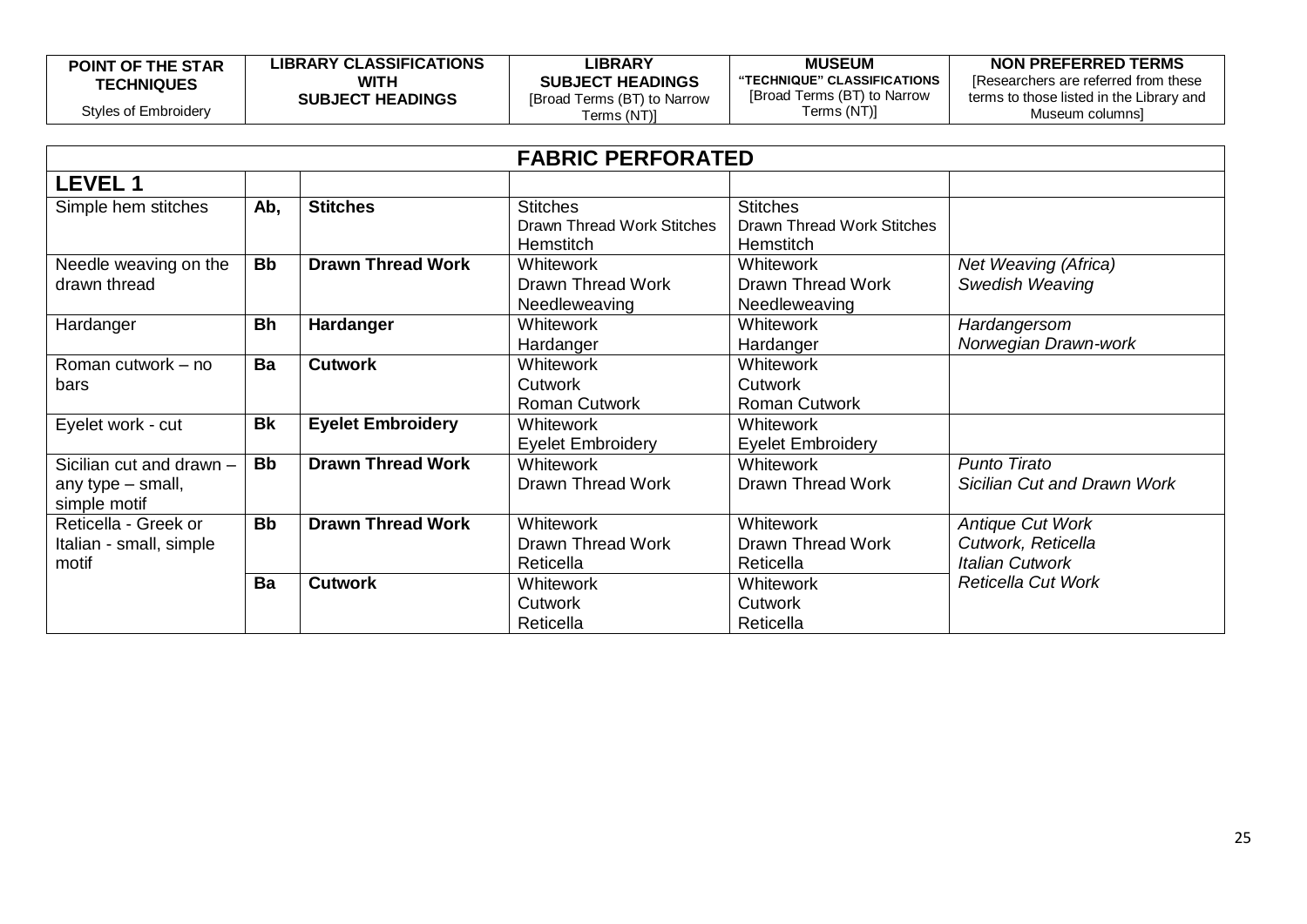| <b>POINT OF THE STAR</b> | <b>LIBRARY CLASSIFICATIONS</b> | <b>_IBRARY</b>              | <b>MUSEUM</b>               | NON PREFERRED TERMS                      |
|--------------------------|--------------------------------|-----------------------------|-----------------------------|------------------------------------------|
| <b>TECHNIQUES</b>        | <b>WITH</b>                    | <b>SUBJECT HEADINGS</b>     | "TECHNIQUE" CLASSIFICATIONS | I Researchers are referred from these    |
|                          | <b>SUBJECT HEADINGS</b>        | [Broad Terms (BT) to Narrow | [Broad Terms (BT) to Narrow | terms to those listed in the Library and |
| Styles of Embroidery     |                                | [(NT) Terms                 | Terms (NT)]                 | Museum columnsi                          |

| <b>FABRIC PERFORATED</b>                   |           |                          |                                                                          |                                                                    |                                                                                                                                                                     |
|--------------------------------------------|-----------|--------------------------|--------------------------------------------------------------------------|--------------------------------------------------------------------|---------------------------------------------------------------------------------------------------------------------------------------------------------------------|
| <b>LEVEL 2</b>                             |           |                          |                                                                          |                                                                    |                                                                                                                                                                     |
| Drawn thread<br>embroidery -<br>elementary | <b>Bb</b> | <b>Drawn Thread Work</b> | <b>Whitework</b><br>Drawn Thread Work                                    | Whitework<br>Drawn Thread Work                                     | <b>Cut and Drawn Work</b><br>Drawn-work<br>Italian Cut and Drawn Embroidery<br>Openwork<br><b>Pulled Thread Work</b><br>Punto Tirato<br>Sicilian Cut and Drawn Work |
| Madeira Work - or any<br>eyelet work       | Ba        | <b>Cutwork</b>           | Whitework<br>Cutwork<br>Madeira Work                                     | <b>Whitework</b><br>Cutwork<br>Madeira Work                        |                                                                                                                                                                     |
|                                            | <b>Bk</b> | <b>Eyelet Embroidery</b> | Whitework<br><b>Eyelet Embroidery</b>                                    | Whitework<br><b>Eyelet Embroidery</b>                              |                                                                                                                                                                     |
| Russian drawn thread<br>embroidery         | <b>Bb</b> | <b>Drawn Thread Work</b> | <b>Whitework</b><br>Drawn Thread Work<br><b>Russian Drawn Work</b>       | Whitework<br><b>Drawn Thread Work</b><br><b>Russian Drawn Work</b> |                                                                                                                                                                     |
| <b>Broderie Anglaise</b>                   | <b>Bk</b> | <b>Eyelet Embroidery</b> | <b>Whitework</b><br><b>Eyelet Embroidery</b><br><b>Broderie Anglaise</b> | Whitework<br><b>Eyelet Embroidery</b><br><b>Broderie Anglaise</b>  |                                                                                                                                                                     |
| Hedebo embroidery -<br>any type            | <b>Bm</b> | <b>Hedebo</b>            | <b>Whitework</b><br>Hedebo                                               | <b>Whitework</b><br>Hedebo                                         |                                                                                                                                                                     |
| Ladder work                                | <b>Bk</b> | <b>Eyelet Embroidery</b> | <b>Whitework</b><br><b>Eyelet Embroidery</b><br>Ladder Work              | <b>Whitework</b><br><b>Eyelet Embroidery</b><br>Ladder Work        | Venetian Ladder Work                                                                                                                                                |
| Renaissance cutwork -<br>bars only         | Ba        | <b>Cutwork</b>           | Whitework<br>Cutwork<br><b>Renaissance Cutwork</b>                       | Whitework<br>Cutwork<br><b>Renaissance Cutwork</b>                 | Renaissance Embroidery                                                                                                                                              |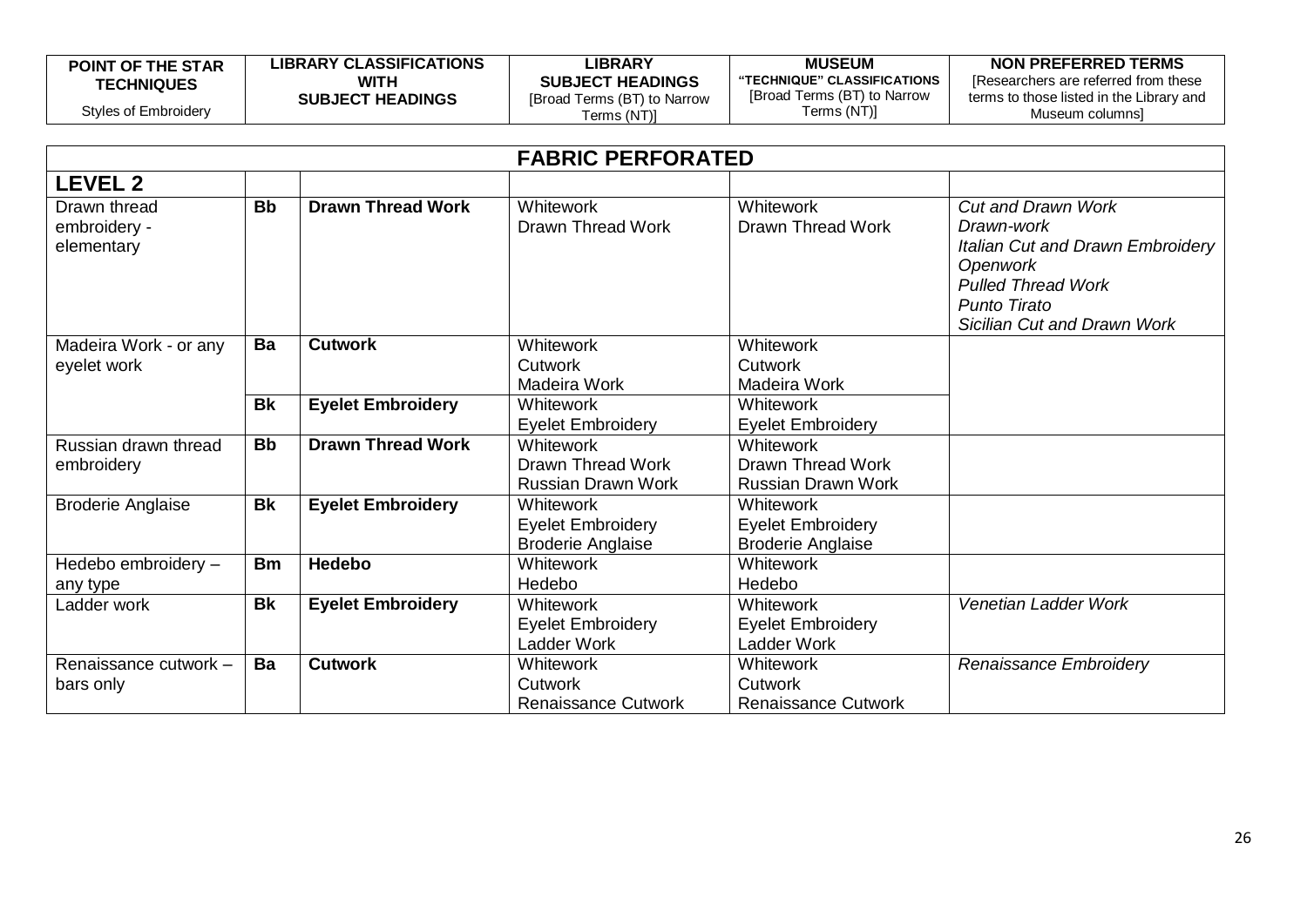| <b>POINT OF THE STAR</b> | <b>LIBRARY CLASSIFICATIONS</b> | LIBRARY                     | <b>MUSEUM</b>               | NON PREFERRED TERMS                      |
|--------------------------|--------------------------------|-----------------------------|-----------------------------|------------------------------------------|
| <b>TECHNIQUES</b>        | WITH                           | <b>SUBJECT HEADINGS</b>     | "TECHNIQUE" CLASSIFICATIONS | Researchers are referred from these      |
|                          | <b>SUBJECT HEADINGS</b>        | [Broad Terms (BT) to Narrow | [Broad Terms (BT) to Narrow | terms to those listed in the Library and |
| Styles of Embroidery     |                                | Terms (NT)]                 | Terms (NT)]                 | Museum columnsì                          |

|                        | <b>FABRIC PERFORATED</b> |                              |                           |                           |                                    |  |
|------------------------|--------------------------|------------------------------|---------------------------|---------------------------|------------------------------------|--|
| <b>LEVEL 3</b>         |                          |                              |                           |                           |                                    |  |
| Richelieu cutwork -    | Ba                       | <b>Cutwork</b>               | <b>Whitework</b>          | <b>Whitework</b>          | <b>Richelieu Embroidery</b>        |  |
| bars and picots        |                          |                              | Cutwork                   | Cutwork                   | <b>Richelieu Work</b>              |  |
|                        |                          |                              | <b>Richelieu Cutwork</b>  | <b>Richelieu Cutwork</b>  |                                    |  |
| Carrickmacross guipure | Ba                       | <b>Cutwork</b>               | <b>Whitework</b>          | <b>Whitework</b>          |                                    |  |
|                        |                          |                              | Cutwork                   | Cutwork                   |                                    |  |
|                        |                          |                              | Carrickmacross Guipure    | Carrickmacross Guipure    |                                    |  |
| Drawn thread – spiders | <b>Bb</b>                | <b>Drawn Thread Work</b>     | <b>Whitework</b>          | <b>Whitework</b>          |                                    |  |
| and wheels             |                          |                              | Drawn Thread Work         | Drawn Thread Work         |                                    |  |
| Italian cut and drawn  | <b>Bb</b>                | <b>Drawn Thread Work</b>     | <b>Whitework</b>          | <b>Whitework</b>          | <b>Cut and Drawn Work</b>          |  |
| embroidery             |                          |                              | Drawn Thread Work         | Drawn Thread Work         | Drawn-work                         |  |
|                        |                          |                              |                           |                           | Italian Cut and Drawn Embroidery   |  |
|                        |                          |                              |                           |                           | <b>Openwork</b>                    |  |
|                        |                          |                              |                           |                           | <b>Pulled Thread Work</b>          |  |
|                        |                          |                              |                           |                           | Punto Tirato                       |  |
|                        |                          |                              |                           |                           | <b>Sicilian Cut and Drawn Work</b> |  |
| Casalguidi embroidery  | <b>Bf</b>                | <b>Casalguidi Embroidery</b> | <b>Whitework</b>          | Whitework                 |                                    |  |
|                        |                          |                              | Casalguidi Embroidery     | Casalguidi Embroidery     |                                    |  |
| Schwalm                | <b>Bs</b>                | <b>Schwalm Embroidery</b>    | <b>Whitework</b>          | <b>Whitework</b>          |                                    |  |
|                        |                          |                              | <b>Schwalm Embroidery</b> | <b>Schwalm Embroidery</b> |                                    |  |
| 3-D drawn thread work  |                          |                              |                           |                           |                                    |  |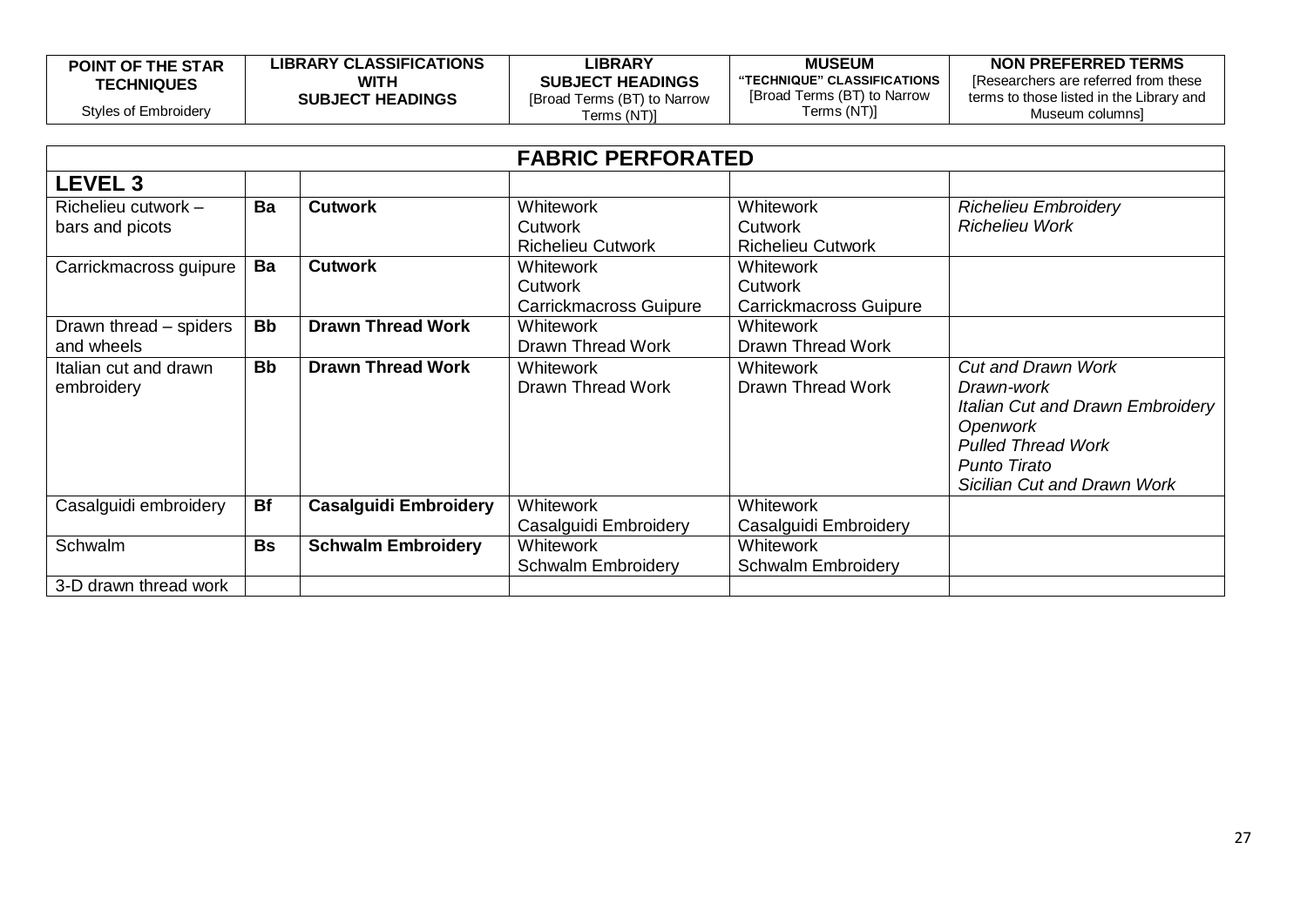| <b>POINT OF THE STAR</b> | <b>LIBRARY CLASSIFICATIONS</b> | LIBRARY                     | <b>MUSEUM</b>               | NON PREFERRED TERMS                      |
|--------------------------|--------------------------------|-----------------------------|-----------------------------|------------------------------------------|
| <b>TECHNIQUES</b>        | WITH                           | <b>SUBJECT HEADINGS</b>     | "TECHNIQUE" CLASSIFICATIONS | Researchers are referred from these      |
|                          | <b>SUBJECT HEADINGS</b>        | [Broad Terms (BT) to Narrow | [Broad Terms (BT) to Narrow | terms to those listed in the Library and |
| Styles of Embroidery     |                                | Terms (NT)]_                | Terms (NT)]                 | Museum columnsi                          |

| <b>FABRIC PERFORATED</b>                                                          |             |                                |                                                       |                                                        |                       |
|-----------------------------------------------------------------------------------|-------------|--------------------------------|-------------------------------------------------------|--------------------------------------------------------|-----------------------|
| <b>LEVEL 4</b>                                                                    |             |                                |                                                       |                                                        |                       |
| Drawn thread work -<br>complex                                                    |             |                                |                                                       |                                                        |                       |
| Venetian cutwork -<br>bars, picots and surface<br>stitches<br>Reticella - complex | Ba          | <b>Venetian Cutwork</b>        | <b>Whitework</b><br>Cutwork<br>Venetian Cutwork       | <b>Whitework</b><br>Cutwork<br><b>Venetian Cutwork</b> |                       |
| motifs                                                                            |             |                                |                                                       |                                                        |                       |
| Contemporary cutwork                                                              | Ba          | <b>Cutwork</b>                 | <b>Whitework</b><br><b>Cutwork</b>                    | <b>Whitework</b><br>Cutwork                            |                       |
|                                                                                   | $\mathbf O$ | <b>Contemporary Embroidery</b> | <b>Contemporary Embroidery</b>                        | <b>Contemporary Embroidery</b>                         |                       |
| Aemilia Ars                                                                       | La          | <b>Needle Lace</b>             | Lace<br>Needlemade Lace<br>Needle Lace<br>Aemilia Ars | Lace<br>Needlemade Lace<br>Needle Lace<br>Aemilia Ars  | <b>Bolognese Lace</b> |
| Punto in Aria edging                                                              | La          | <b>Needle Lace</b>             | Lace<br>Needle Lace<br>Punto in Aria                  | Lace<br>Needle Lace<br>Punto in Aria                   |                       |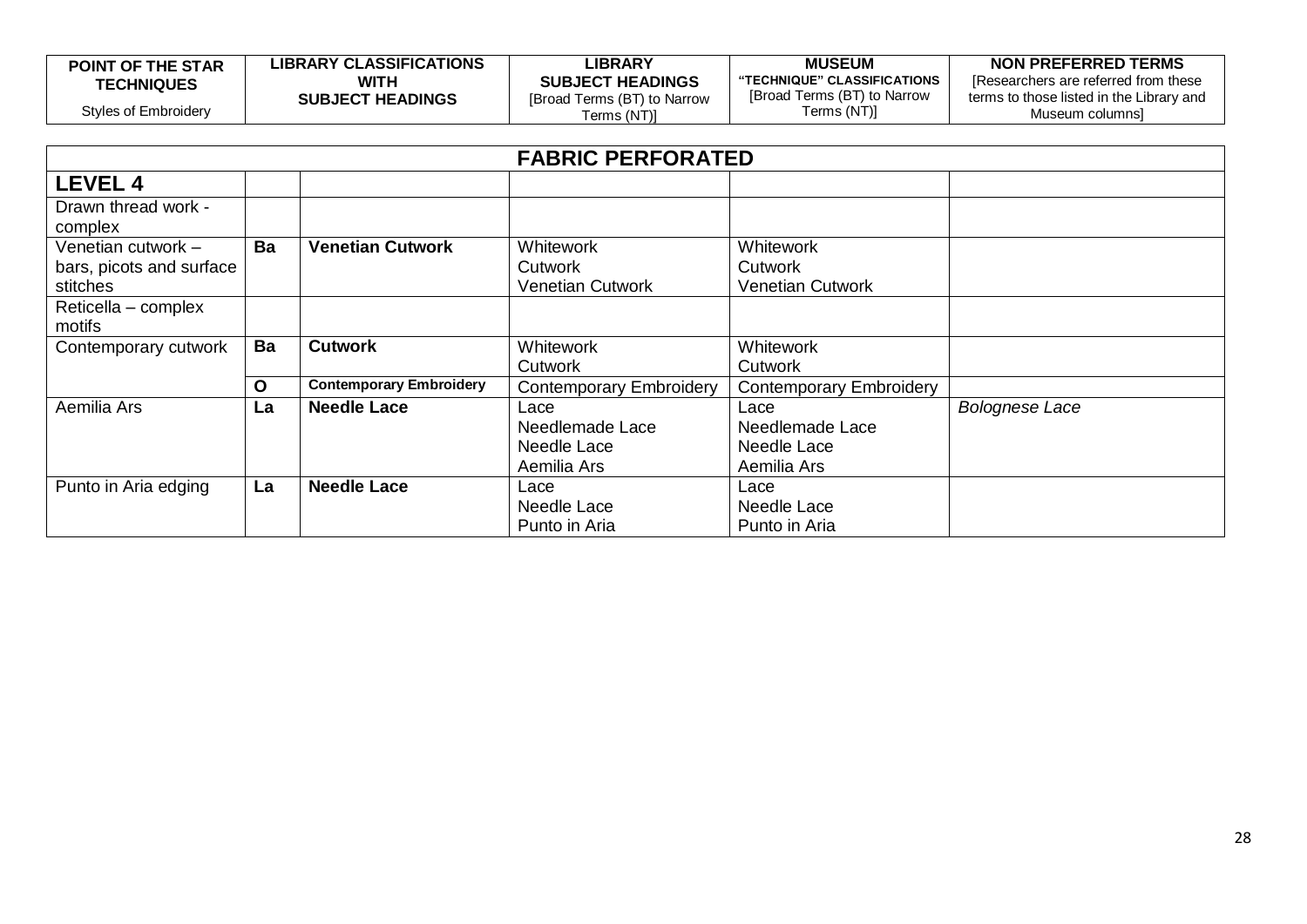| <b>POINT OF THE STAR</b> | <b>LIBRARY CLASSIFICATIONS</b> | LIBRARY                     | <b>MUSEUM</b>               | NON PREFERRED TERMS                      |
|--------------------------|--------------------------------|-----------------------------|-----------------------------|------------------------------------------|
| <b>TECHNIQUES</b>        | WITH                           | <b>SUBJECT HEADINGS</b>     | "TECHNIQUE" CLASSIFICATIONS | [Researchers are referred from these]    |
|                          | <b>SUBJECT HEADINGS</b>        | [Broad Terms (BT) to Narrow | [Broad Terms (BT) to Narrow | terms to those listed in the Library and |
| Styles of Embroidery     |                                | [erms (NT)]                 | Terms (NT)]                 | Museum columnsi                          |

| <b>FABRIC PIECED</b>                |           |                           |                           |                           |                     |
|-------------------------------------|-----------|---------------------------|---------------------------|---------------------------|---------------------|
| <b>LEVEL 1</b>                      |           |                           |                           |                           |                     |
| <b>Patchwork</b>                    |           |                           |                           |                           |                     |
| Crazy patchwork -                   | Pp        | <b>Crazy Patchwork</b>    | <b>Patchwork</b>          | <b>Patchwork</b>          |                     |
| simple                              |           |                           | Crazy Patchwork           | Crazy Patchwork           |                     |
| Template patchwork                  | Pc        | <b>Template Patchwork</b> | Patchwork                 | Patchwork                 | Patchwork, Template |
|                                     |           |                           | <b>Template Patchwork</b> | <b>Template Patchwork</b> |                     |
| Strip patchwork -                   | Pr        | <b>Strip Patchwork</b>    | <b>Patchwork</b>          | <b>Patchwork</b>          |                     |
| Seminole                            |           |                           | <b>Strip Patchwork</b>    | <b>Strip Patchwork</b>    |                     |
|                                     |           |                           | Seminole Patchwork        | Seminole Patchwork        |                     |
| Log cabin patchwork                 | Pr        | <b>Strip Patchwork</b>    | <b>Patchwork</b>          | Patchwork                 |                     |
|                                     |           |                           | <b>Strip Patchwork</b>    | Strip Patchwork           |                     |
|                                     |           |                           | Log Cabin Patchwork       | Log Cabin Patchwork       |                     |
| Suffolk puffs                       | <b>Ps</b> | <b>Suffolk Puffs</b>      | Patchwork                 | Patchwork                 |                     |
|                                     |           |                           | <b>Suffolk Puffs</b>      | <b>Suffolk Puffs</b>      |                     |
| <b>Appliqué</b>                     |           |                           |                           |                           |                     |
| Applied work                        | Pd        | <b>Appliqué</b>           | Appliqué                  | Appliqué                  | <b>Applied Work</b> |
|                                     |           |                           |                           |                           | Onlay               |
| Shadow appliqué                     | Pg        | Shadow Appliqué           | Appliqué                  | Appliqué                  |                     |
|                                     |           |                           | Shadow Appliqué           | Shadow Appliqué           |                     |
| Hawaiian appliqué                   | Ph        | Hawaiian Appliqué         | Appliqué                  | Appliqué                  | Hawaiian Quilting   |
|                                     |           |                           | Hawaiian Appliqué         | Hawaiian Appliqué         |                     |
| Detached appliqué $-\overline{3}$ - | Pd        | Detached Appliqué         | Appliqué                  | Appliqué                  |                     |
| dimensional                         |           |                           | Detached Appliqué         | Detached Appliqué         |                     |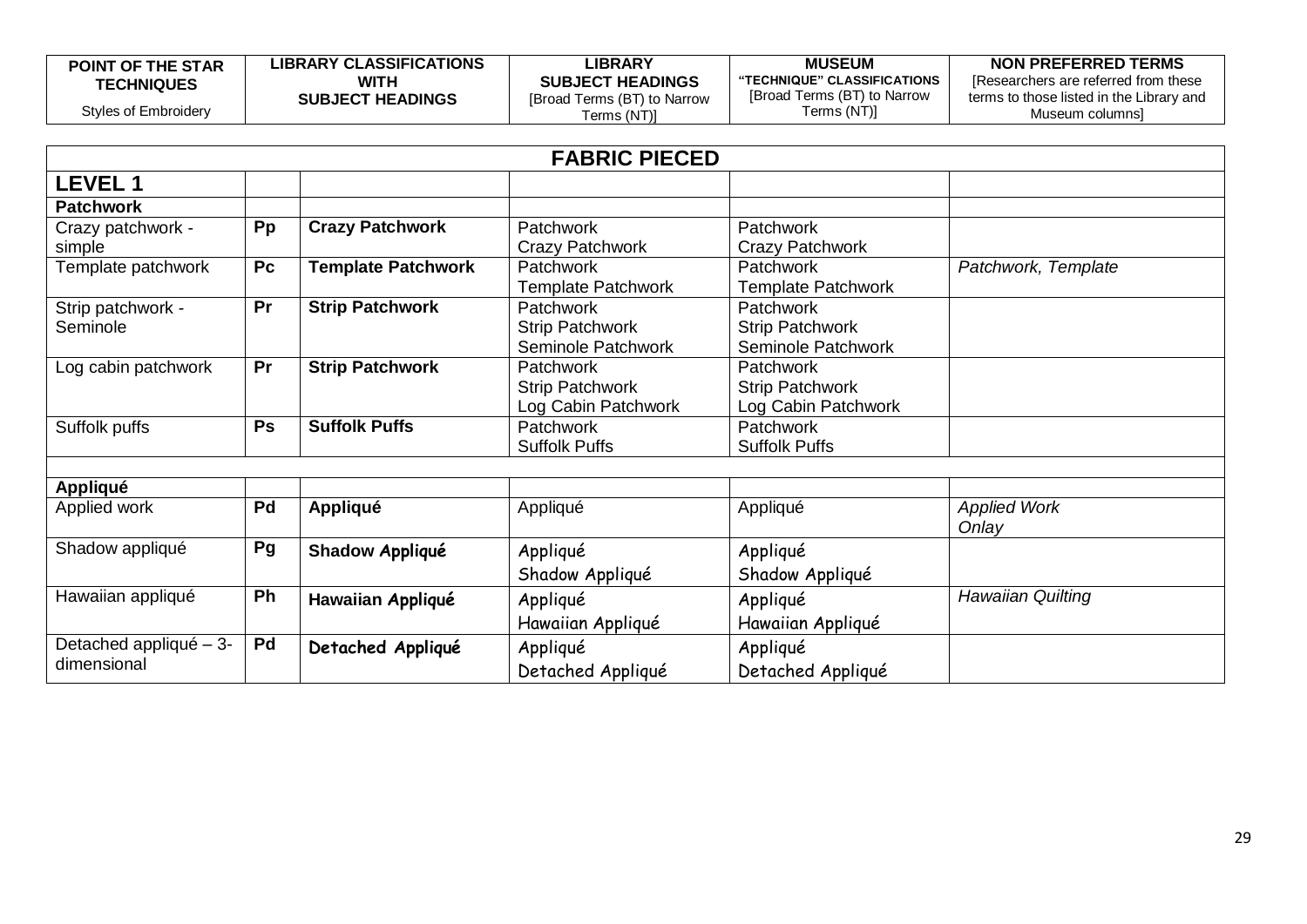| <b>POINT OF THE STAR</b> | <b>LIBRARY CLASSIFICATIONS</b> | <b>LIBRARY</b>              | <b>MUSEUM</b>               | NON PREFERRED TERMS                      |
|--------------------------|--------------------------------|-----------------------------|-----------------------------|------------------------------------------|
| <b>TECHNIQUES</b>        | WITH                           | <b>SUBJECT HEADINGS</b>     | "TECHNIQUE" CLASSIFICATIONS | Researchers are referred from these      |
|                          | <b>SUBJECT HEADINGS</b>        | [Broad Terms (BT) to Narrow | [Broad Terms (BT) to Narrow | terms to those listed in the Library and |
| Styles of Embroidery     |                                | [erms (NT)                  | Terms (NT)]                 | Museum columnsi                          |

|                                   |                  |                           | <b>FABRIC PIECED</b>                                                      |                                                                                  |  |
|-----------------------------------|------------------|---------------------------|---------------------------------------------------------------------------|----------------------------------------------------------------------------------|--|
| <b>LEVEL 2</b>                    |                  |                           |                                                                           |                                                                                  |  |
| <b>Patchwork</b>                  |                  |                           |                                                                           |                                                                                  |  |
| Stained glass                     | <b>Pk</b>        | <b>Pieced Patchwork</b>   | Patchwork<br><b>Pieced Patchwork</b><br><b>Stained Glass Patchwork</b>    | Patchwork<br><b>Pieced Patchwork</b><br><b>Stained Glass Patchwork</b>           |  |
| Block patchwork                   | P <sub>c</sub>   | <b>Template Patchwork</b> | Patchwork<br><b>Template Patchwork</b><br><b>Block Patchwork</b>          | <b>Patchwork</b><br><b>Template Patchwork</b><br><b>Block Patchwork</b>          |  |
| Folded star                       | Pr               | <b>Strip Patchwork</b>    | Patchwork<br><b>Strip Patchwork</b><br><b>Folded Star Patchwork</b>       | Patchwork<br><b>Strip Patchwork</b><br><b>Folded Star Patchwork</b>              |  |
| <b>Appliqué</b>                   |                  |                           |                                                                           |                                                                                  |  |
| Inlay                             | Pd               | <b>Appliqué</b>           | Appliqué<br>Inlay Appliqué                                                | Appliqué<br>Inlay Appliqué                                                       |  |
| Felt/kid appliqué                 |                  |                           |                                                                           |                                                                                  |  |
| Asian appliqué -eg<br>Khmer, Thai | <b>Rk</b><br>etc | Asia                      | Appliqué<br>[Look also for this term followed<br>by country sub-headings] | Appliqué<br>[Look also for objects by<br>country                                 |  |
|                                   |                  |                           |                                                                           |                                                                                  |  |
| <b>LEVEL 3</b>                    |                  |                           |                                                                           |                                                                                  |  |
| <b>Patchwork</b>                  |                  |                           |                                                                           |                                                                                  |  |
| Crazy patchwork                   |                  |                           |                                                                           |                                                                                  |  |
| Cathedral window                  | <b>Pk</b>        | <b>Pieced Patchwork</b>   | Patchwork<br><b>Pieced Patchwork</b><br>Cathedral Window Patchwork        | <b>Patchwork</b><br><b>Pieced Patchwork</b><br><b>Cathedral Window Patchwork</b> |  |
|                                   |                  |                           |                                                                           |                                                                                  |  |
| Appliqué                          |                  |                           |                                                                           |                                                                                  |  |
| Beaded appliqué                   | Pd               | <b>Appliqué</b>           | Appliqué<br>Beaded Appliqué                                               | Appliqué<br>Beaded Appliqué                                                      |  |
| American appliqué                 | Pd               | <b>Appliqué</b>           | Appliqué<br>American Appliqué                                             | Appliqué<br>American Appliqué                                                    |  |